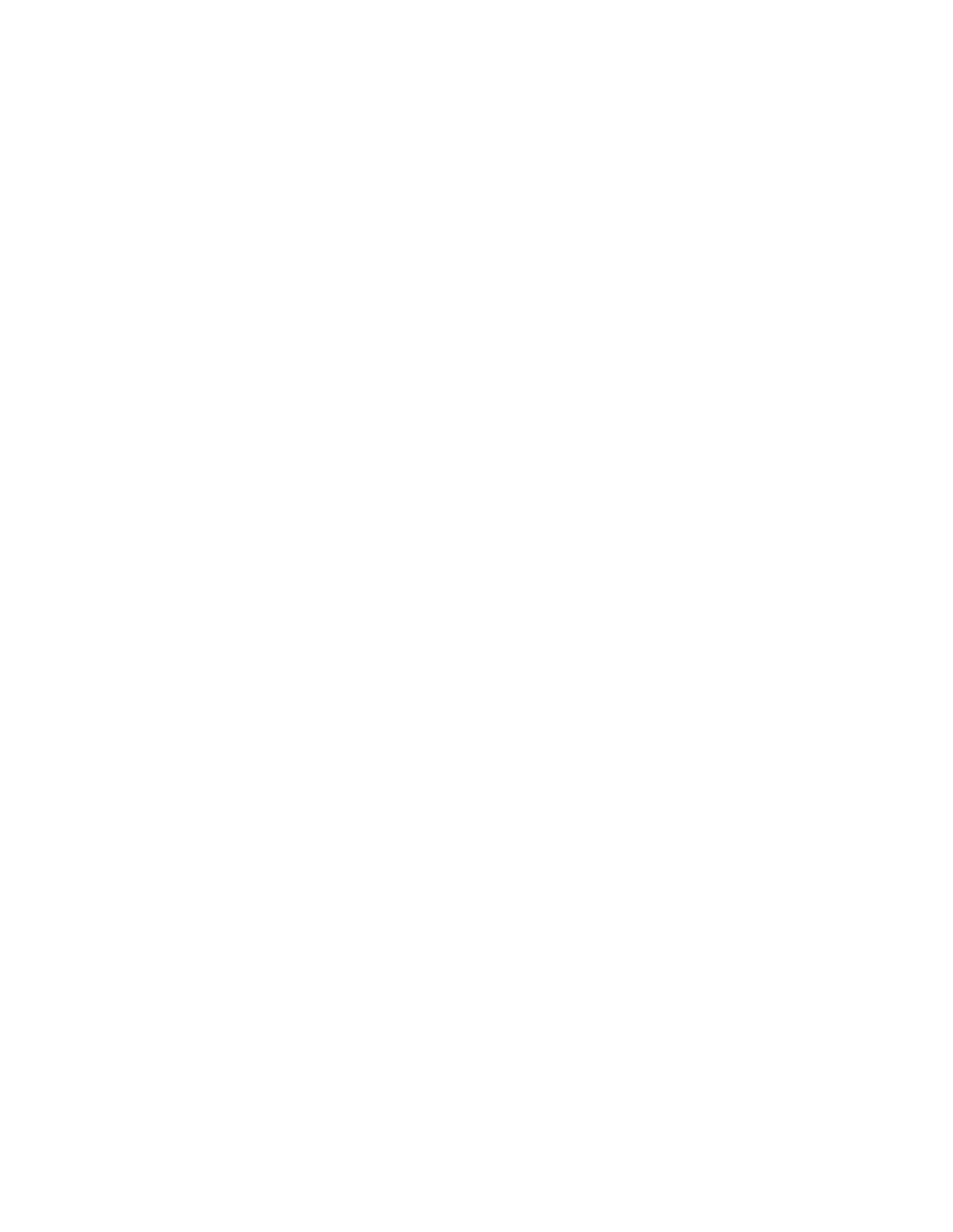## **City of Eden Prairie Executive Summary**

## **AP-05 Executive Summary - 91.200(c), 91.220(b)**

#### **1. Introduction**

The City of Eden Prairie became a Community Development Block Grant (CDBG) entitlement community in 2006. CDBG funds are allocated to the City directly from the U.S. Department of Housing and Urban Development (HUD). The City remains a part of the Hennepin County Consortium for purposes of the Five Year Consolidated Plan and HOME funding.

When the city held its public hearing on March 5, 2019, it had not received its 2019 allocation amount from HUD. The city estimated the amount it will receive to be \$220,000, with the stipulation that the Housing Rehabilitation Loan program will be increased or decreased accordingly once the actual allocation amount is received.

#### **2. Summarize the objectives and outcomes identified in the Plan**

This could be a restatement of items or a table listed elsewhere in the plan or a reference to another location. It may also contain any essential items from the housing and homeless needs assessment, the housing market analysis or the strategic plan.

The City of Eden Prairie will carry out activities that will provide for the preservation of the City's housing stock, provide affordable housing options, provide essential services to seniors, families and individuals and support Fair Housing activities.

The city's CDBG allocation will be used for housing rehabilitation, energy improvements, accessibility improvements and emergency repairs for the purpose of maintaining decent affordable housing. The city plans to rehab five low/mod income, owner occupied homes and assist two seniors with emergency grants.

If excess program income funds are available, the city plans to use these funds to provide rehab grants to non profits who serve low mod income Eden Prairie residents to make needed repairs to their facilities.

The City's CDBG allocation will be used for affordable housing to help provide decent housing, while maintaining affordability and sustainability. CDBG program income funds will be used for a first time home buyer program to assist two low/mod inome households purchase their first home. CDBG funds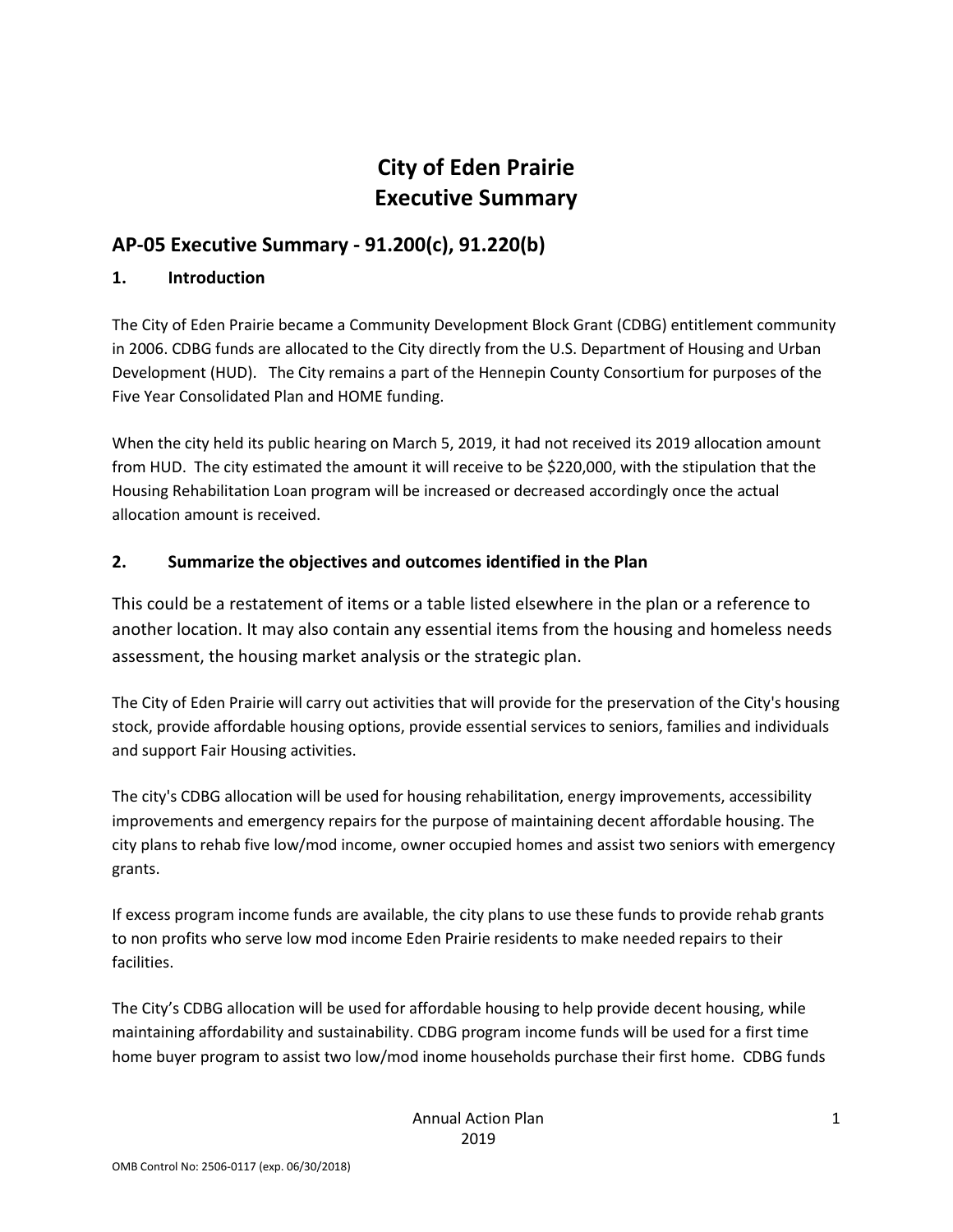will be used by the West Hennepin Affordable Housing Land Trust to help acquire one single family home, which will then be sold to a low/mod income first time homebuyer.

The city supports public service programs that provide assistance to low/moderate income seniors, families and individuals. These funds help provide access to suitable living environments, maintain affordability, availability and accessibility to housing activities. It is anticipated that seventy one low/mod income Eden Prairie residents will be assisted through PROP and Senior Community Services.

The City will utilize CDBG funds to support fair housing activities through the Fair Housing Implementation Council.

### **3. Evaluation of past performance**

This is an evaluation of past performance that helped lead the grantee to choose its goals or projects.

Due to the limited amount of CDBG funds received, the city carefully considers each project to make sure that it will meet as many housing and community development needs as possible. There is particular focus on this with the public service agencies, requiring them to report of past performance and anticipated future performance when applying for funds. The majority of organizations receiving CDBG funding from the City of Eden Prairie meet 100 percent of their expected performance goals. These organizations continuously experience high demand for their services and give the city insight into community needs.

The city evaluates the organizations receiving CDBG funds through quarterly reports and biennial monitoring visits. By requiring these organizations to submit quarterly reports, the city is able to closely monitor them for timeliness and to make sure they are serving the clientel specified in their funding request. If a grantee is falling behind in their spending or accomplishments, the city works closely with them to come up with solutions. The city feels as though communication is an important tool to make sure the funded programs are successful.

The city maintains spreadsheets that track the past performance of funded organizations and uses these spreadsheets when determining funding. The city is able to look back several years to see trends and to determine if a program is not serving its purpose.

#### **4. Summary of Citizen Participation Process and consultation process**

Summary from citizen participation section of plan.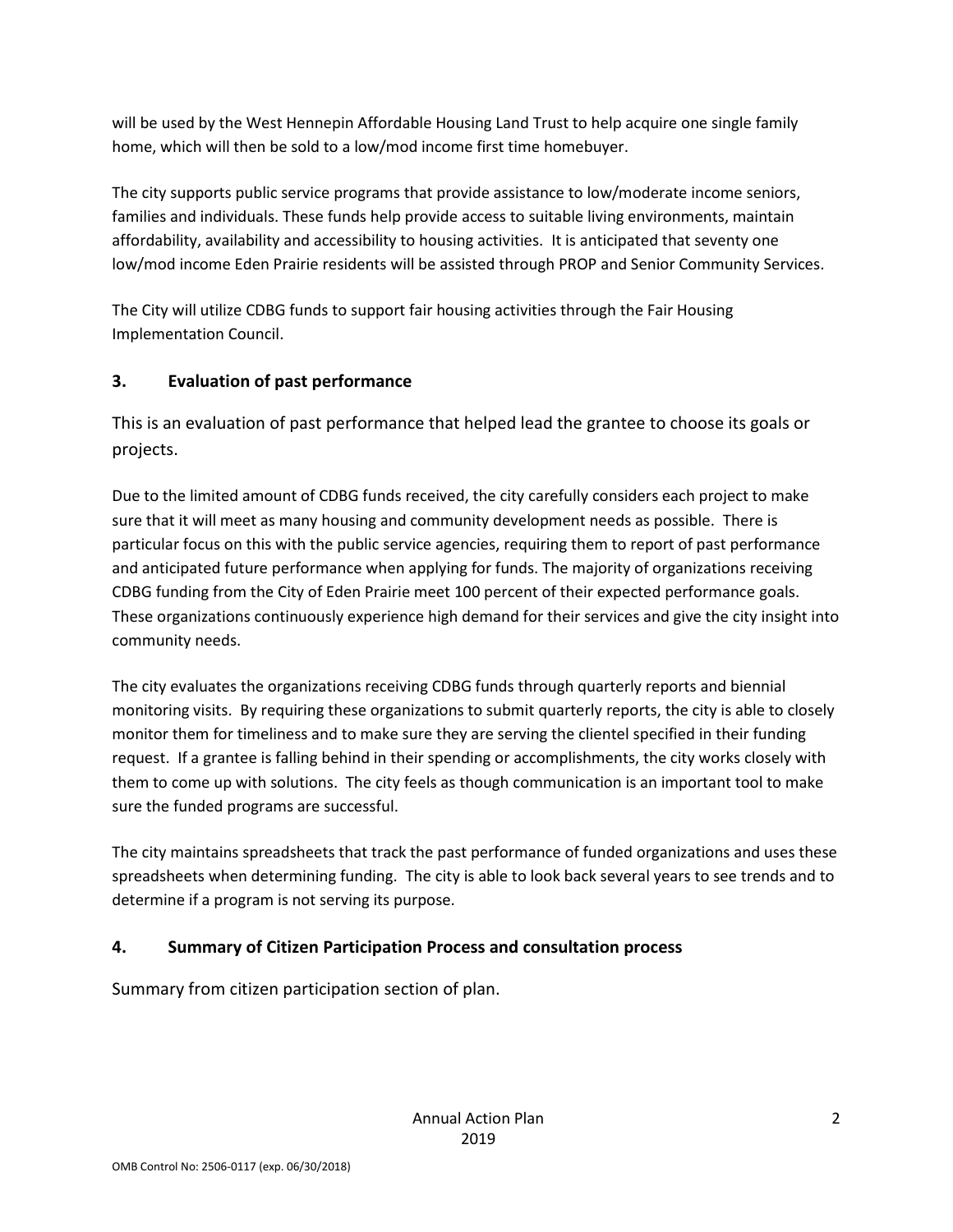The City of Eden Prairie is part of the Hennepin County Consortium, and therefore the City's Consolidated Plan is part of the Hennepin County Consortium Consolidated Plan. The City follows Hennepin County's Citizen Participation Plan, which calls for the Hennepin County Consortium Action Plan to be available for public comment 30 days prior to a public hearing before the Hennepin County Board. The Eden Prairie City Council holds their own public hearing and allows the public to comment on the proposed activities. Notice of the public hearing was published in the Eden Prairie News thirty days prior to the council meeting. The City's Human Services Review Committee responds to questions and inquiries about the plan, and makes recommendations to the City Council based on feedback. The Human Services Review Committee used the conservative estimate of \$220,000 in funding to make the funding recommendations to the city council because at the time of the hearing, the city did not have its allocation amount. Once the actual amount is received, the Housing Rehabilitation Program will be increased or decreased accordingly. For the 2019 program year, the public notice was published on Jnauary 31, 2019 and the council meeting was held on March 5, 2019. At the public hearing two grantees talked about the positive difference CDBG funds have made in their programs and how so much funding has been cut that they rely more heavily on the city's CDBG funds. No citizens participated in the public hearing and no comments were received prior to the meeting.

#### **5. Summary of public comments**

This could be a brief narrative summary or reference an attached document from the Citizen Participation section of the Con Plan.

The city does not typically receive public comments on their action plan. Therefore, throughout the year, the city works hard to engage residents in the planning process. The city relies heavily on residents to point out needs they see in the community.

As part of the city's Comprehensive Plan Update process, the City assembled a number of focus groups to address housing, specifically to determine how to meet housing needs going into the future. The information gathered will assist in planning for future housing needs, including the acquisition and preservation of affordable housing. The city participated in a Community Housing Forum that allowed community members to voice their concerns regarding the need for affordable housing, the preservation of affordable housing and tenant's rights.

The city holds quarterly meetings with PROP, the city's emergency services provider, to discuss resident's needs/barriers, affordable housing, tenant/landlord issues and homeless prevention. These meetings are very important to the city as a means to understand what the need is in the community and what can be done to address the needs. The city learned that barriers include child care, affordable housing and transportation. The city plans to fund programs that address these barriers in 2019.

The city used social media this year to reach out to first time homebuyers and current homeowners to advertise our First Time Homebuyer and Housing Rehab programs. By using Facebook, email and the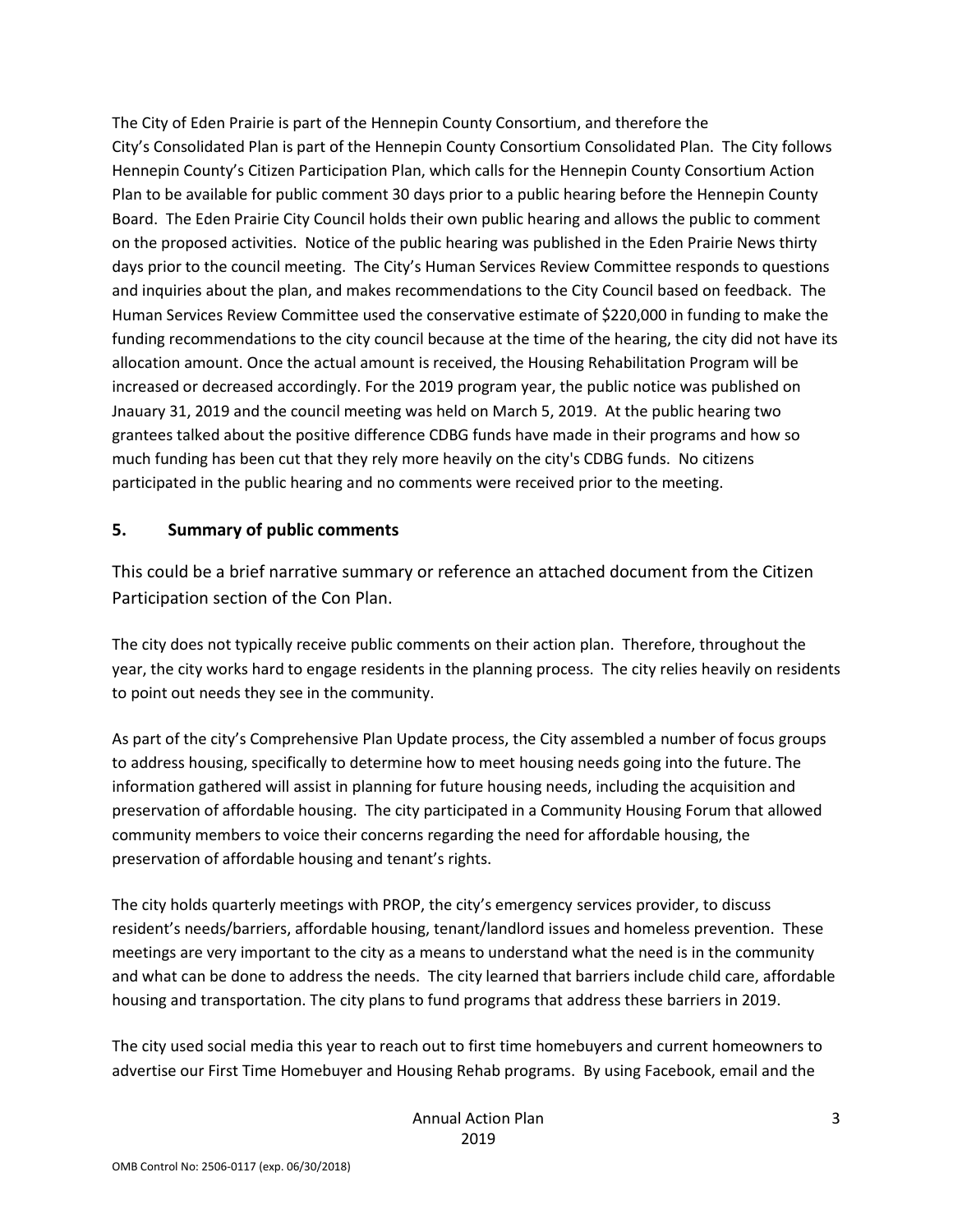city's webpage we were able to educate the public on the programs we offer. There was an uptick in the number of residents served during 2018 due to marketing these programs on social media.

#### **6. Summary of comments or views not accepted and the reasons for not accepting them**

No comments have been received or rejected by the city of Eden Prairie.

#### **7. Summary**

In summary, the City continues to serve as many low/moderate income households as possible. The city believes that its citizen participation plan as well as input from public service providers enables it to administer CDBG funds efficiently and to meet the needs of it's residents.

The activities to be undertaken during the 2019 fiscal year address the priority needs and local objectives as set forth in the Consolidated Plan. The activities that are part of the 2019 Action Plan are to be completed within 12 months from the time funds are allocated to the City of Eden Prairie.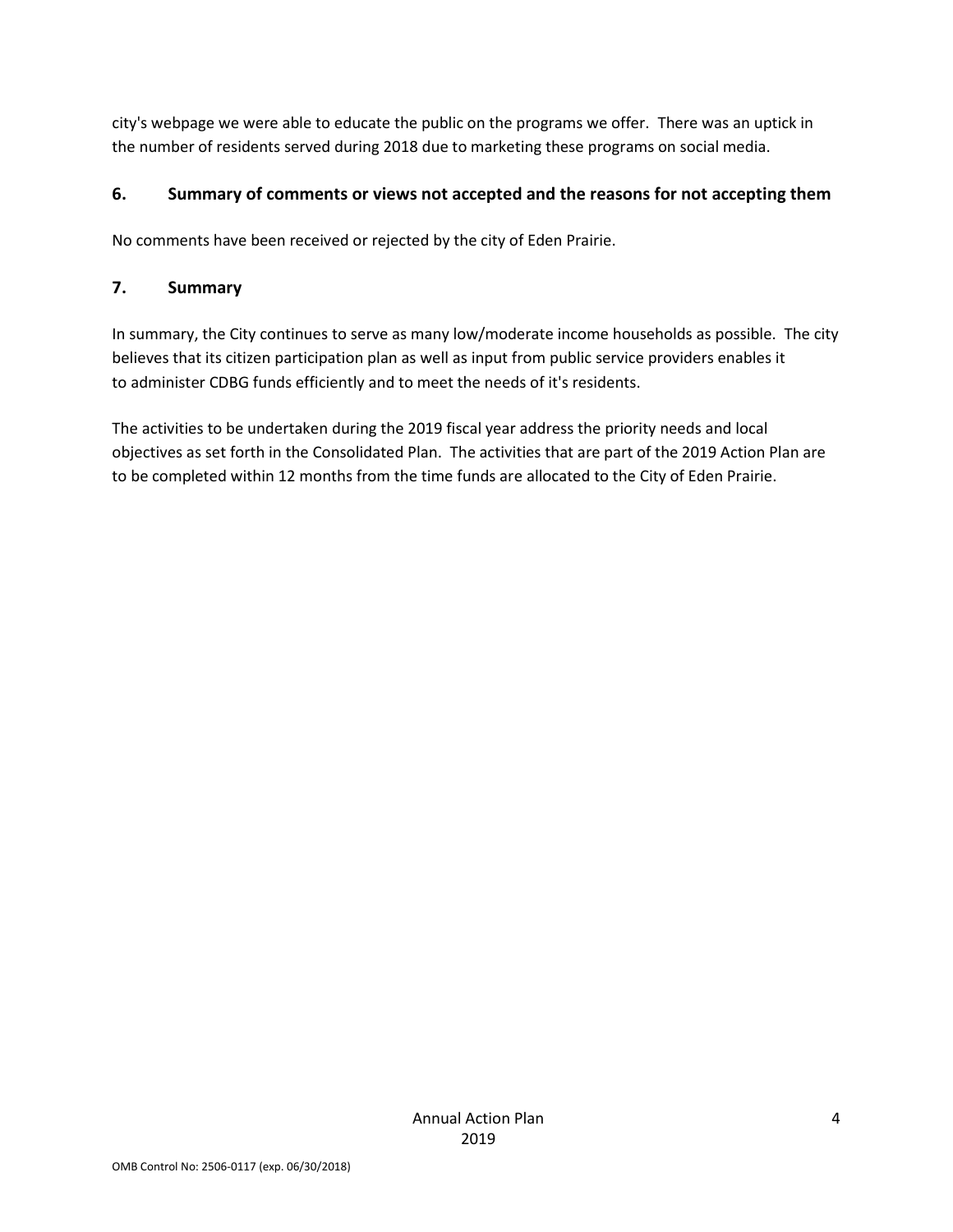## **PR-05 Lead & Responsible Agencies - 91.200(b)**

#### **1. Agency/entity responsible for preparing/administering the Consolidated Plan**

The following are the agencies/entities responsible for preparing the Consolidated Plan and those responsible for administration of each grant program and funding source.

| <b>Agency Role</b>        | Name                | Department/Agency     |
|---------------------------|---------------------|-----------------------|
|                           |                     |                       |
| <b>CDBG Administrator</b> | <b>EDEN PRAIRIE</b> | Community Development |

**Table 1 – Responsible Agencies**

#### **Narrative**

The city of Eden Prairie administers the city's CDBG program, but is a part of the Hennepin County consortium for purposes of the HOME program. The county is the lead of the consortium per the joint cooperation agreement.

#### **Consolidated Plan Public Contact Information**

Jeanne Karschnia

City of Eden Prairie

8080 Mitchell Rd

Eden Prairie, MN 55344

952-949-8486

jkarschnia@edenprairie.org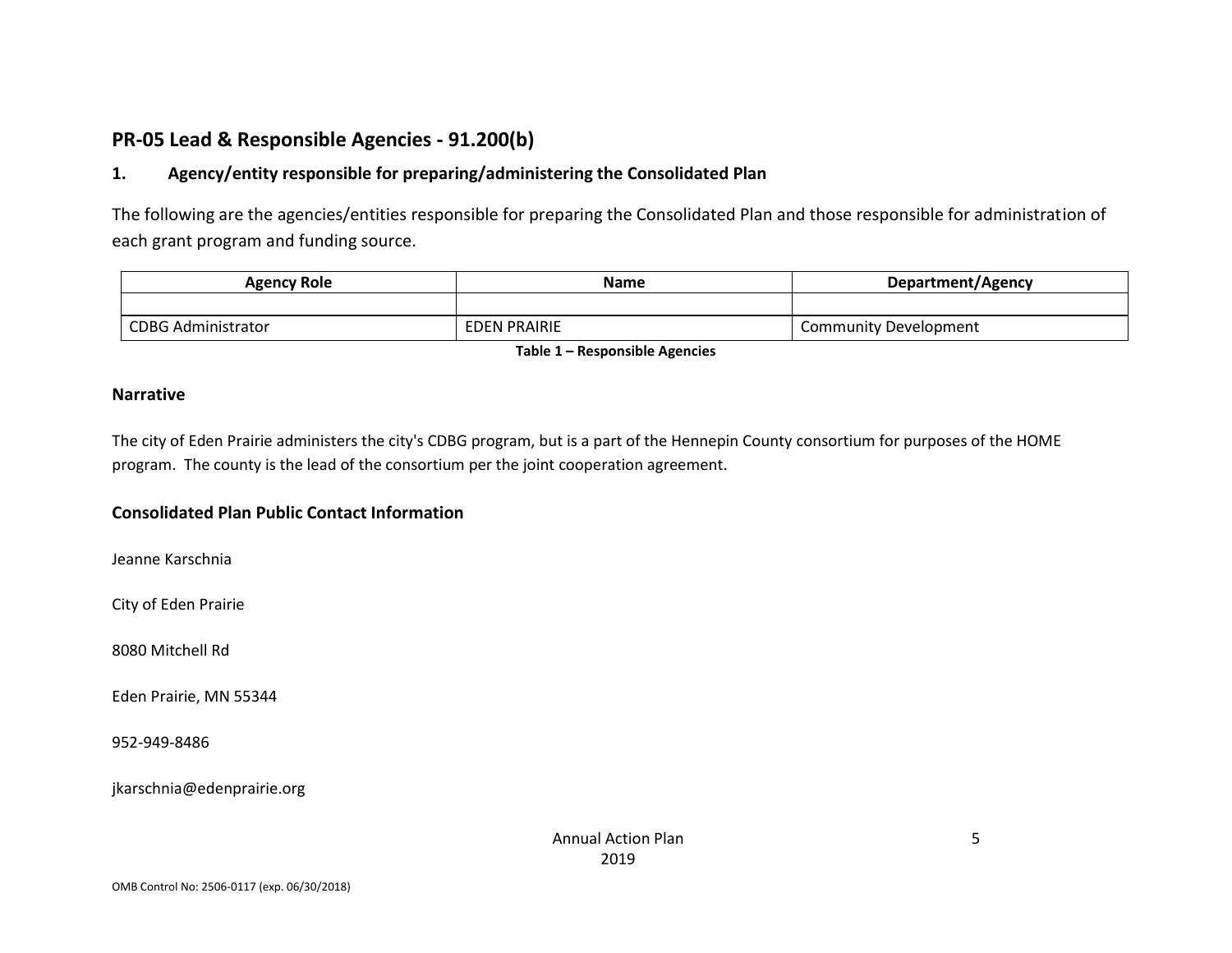## **AP-10 Consultation - 91.100, 91.200(b), 91.215(l)**

#### **1. Introduction**

The City of Eden Prairie has a Development Review Committee comprised of staff from Housing and Community Services, Community Development and Planning, Engineering, Fire and Inspections. This committee meets as needed to review proposals for new development and projects. This group works directly with developers, non-profit agencies and other governmental agencies and transit authorities to ensure that all perspectives are considered throughout the review process.

The city consults and works closely with the Fair Housing Implementation Council to identify and address fair housing needs throughout the metro area.

## **Provide a concise summary of the jurisdiction's activities to enhance coordination between public and assisted housing providers and private and governmental health, mental health and service agencies (91.215(l)).**

Although the Southwest Rail Light Rail Transit (SWLRT) project has experienced delays, funding is now in place and development is expected to heat up. The City's investment in the Elevate project, a 222-unit apartment complex, is well underway and will bring 20% affordable units upon completion. Station Area planning for all four proposed Eden Prairie Stations is also ongoing, and the City expects to start seeing increased interest from the development community. The City is also active in working with peer cities along the line, exploring tools for creating or maintaining affordability such as inclusionary housing policies and preserving naturally-occurring affordable housing (NOAH), and continues to refine its own practices surrounding its use of tools such as tax increment financing (TIF) and housing revenue bonds.

This year, the City completed its Comprehensive Plan update--*Aspire 2040*, which articulates the City's vision for housing, examines needs within the Met Council specified income bands of 30% and below of AMI, 31-50% of AMI, and 51-80% of AMI, and describes the financial and technical tools it can use to help achieve its vision and reach its goals. Importantly, *Aspire* incorporates significant feedback from the community and includes in-depth focus on the special needs of seniors.

Every year, the City of Eden Prairie provides grant funding, through CDBG and the General Fund, to human services agencies to provide services to seniors, individuals, children and families. Coordination of the grants takes place within of the City's Office of Housing and Community Services (OHCS). Many of these services are provided on-site to residents living in the three Section 8 project-based housing developments in Eden Prairie. OHCS staff coordinate outreach strategies with the local emergency services provider, PROP, to property managers to make sure property managers know about the programs and services that are available to the tenants living in their buildings.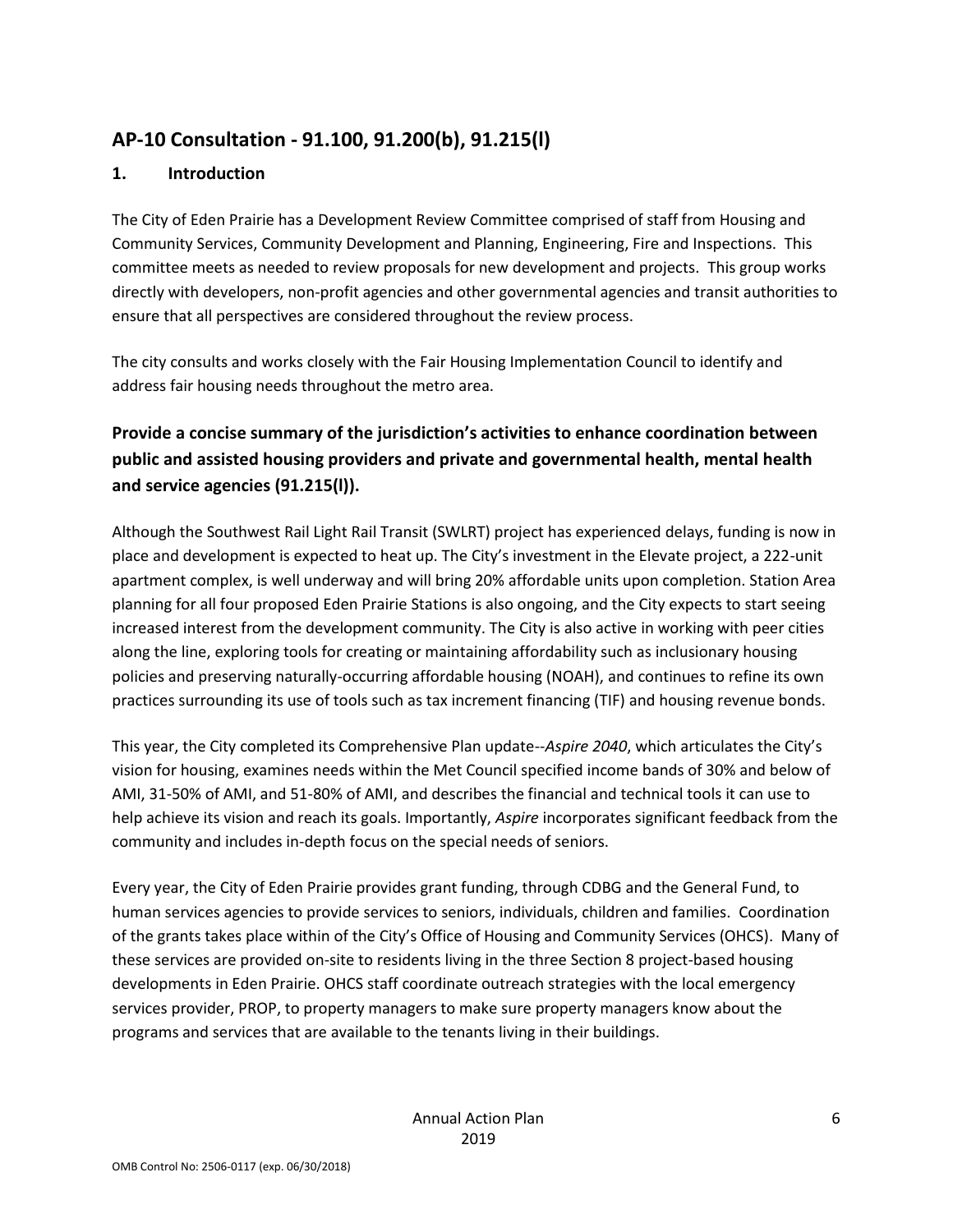OHCS staff partner with physicians and nurses from a local pediatric office to hold an annual meeting for immigrant parents to hear about family health care, including immunizations, children's mental health, drug use and other medical topics. Staff also works with the National Alliance on Mental Illness (NAMI) to provide workshops focused on specific populations to address mental health issues common in that age cohort. These populations include high school youth, seniors and the general community members.

Eden Prairie is collaborating with a local non-profit to provide housing to youth who are homeless, precariously housed, or at risk of homelessness, in the "transitional" age group of 18 – 24 years of age. The program, called Onward Eden Prairie, offers supportive housing with supervision and case management to help young people get the education and job skills to lift them out of poverty.

Eden Prairie' OHCS collaborated with the Senior Center, Edendale Residence and PROP to reduce transportation barriers for seniors living in Edendale, a section eight, senior living facility. The senior center is providing transportation between Edendale and PROP so seniors can access the food shelf and resources that PROP offers.

OHCS staff provide an annual training for all metro area service providers called "Navigating the Waters". This training focuses on ways for service providers to access services for their clients. It teaches them how to navigate the state and county programs available to help those in need find affordable housing, mental health care, food, and financial assistance.

## **Describe coordination with the Continuum of Care and efforts to address the needs of homeless persons (particularly chronically homeless individuals and families, families with children, veterans, and unaccompanied youth) and persons at risk of homelessness.**

Members of the Minneapolis/Hennepin Co Continuum of Care (CoC) & the Office to End Homelessness (OEH) help coordinate funding by participating on funding review committees and working to ensure consistent goals & data from all providers. The CoC's funding committee actively evaluates existing and proposed projects for service to the chronically homeless and reallocates funds to meet emerging needs. All CoC funded permanent supportive housing projects now prioritize chronically homeless persons and families.

The Coordinated Assessment/Entry system identifies people most in need of permanent supportive housing and those who can benefit from rapid rehousing. Length of stay in shelter is currently tracked and efforts are focused on those in shelter the longest to prioritize them for permanent housing opportunities. The Office to End Homelessness has hired three Housing Referral Coordinators to match those in shelter to available openings in housing. Our community has very few homeless families that meet the HUD definition of chronically homeless, due to our "shelter all" policy, our focus on rapidly rehousing families in shelter, and our provision of progressive engagement to repeat shelter users. For example, the Office to End Homelessness completed a Young Parent Pilot where single parenting youth who frequently cycled back to shelter were matched with more intensive support, especially around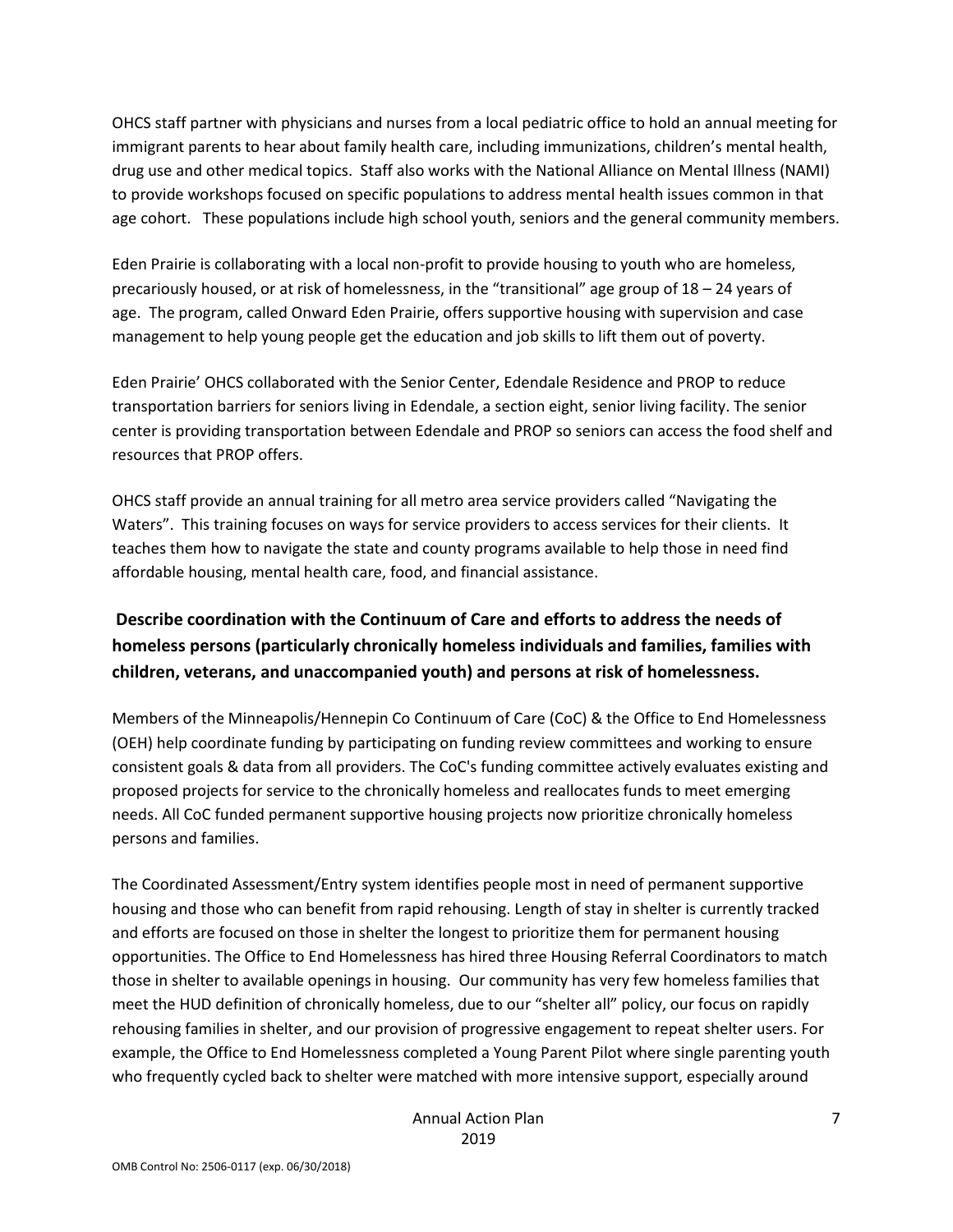employment. The success of this project contributed to a decline in the number of families in emergency shelter. With Coordinated Entry for singles, the highest priority is on chronically homeless single adults to find the appropriate housing that meets their needs. The community developed an "Adult Shelter Connect" for single adults entering shelter, using the VI-SPDAT to assess for housing needs.

Domestic violence agencies are part of the CoC's Family Services Network planning process as well. In Minnesota, all openings in domestic violence shelters are coordinated in the Day One system. As our Coordinated Entry is implemented, domestic violence services and shelters will be encouraged to participate and features of the Day One system will be mimicked acknowledging the unique needs of families facing domestic violence and protecting their privacy.

CoC Youth strategies: Prevention & RRH services by a network of providers, Youth Mental Health Outreach, Youth In-reach Worker for age 24 & younger in adult shelters, drop-in centers, StreetWorks Collaborative street outreach, housing opportunities & services for youth 17 & younger and 18-24, selfsupport assistance and training, annual Youth Connect events, Youth Opportunity Center, and Youth Service Coordination meetings. Minnesota recently enacted legislation that youth under age 18 who are sexually exploited are victims, not perpetrators, of a crime. The MN legislature also enacted funding for emergency shelters for sexually exploited youth.

Veterans: OUTREACH: Hennepin County hosts an annual "Stand Down" for homeless veterans by Minnesota Assistance Council for Veterans (MACV), in collaboration with Minneapolis VA Mental Health Homeless Programs & VISN Coordinator. Outreach is provided at the Adult Opportunity Center, shelters & Drop-in Centers, through the VA MH Homeless Mobile Outreach program, and Minneapolis VA's Community Resource & Referral Center in downtown Minneapolis. Minnesota has formed a homeless veteran registry to better identify and assist homeless veterans. SUPPORTIVE HOUSING: in collaboration with others, the CoC will solicit & support proposals for new housing opportunities for veterans using federal, state & local resources.

**Describe consultation with the Continuum(s) of Care that serves the jurisdiction's area in determining how to allocate ESG funds, develop performance standards for and evaluate outcomes of projects and activities assisted by ESG funds, and develop funding, policies and procedures for the operation and administration of HMIS**

Eden Prairie does not receive ESG funds.

## **2. Agencies, groups, organizations and others who participated in the process and consultations**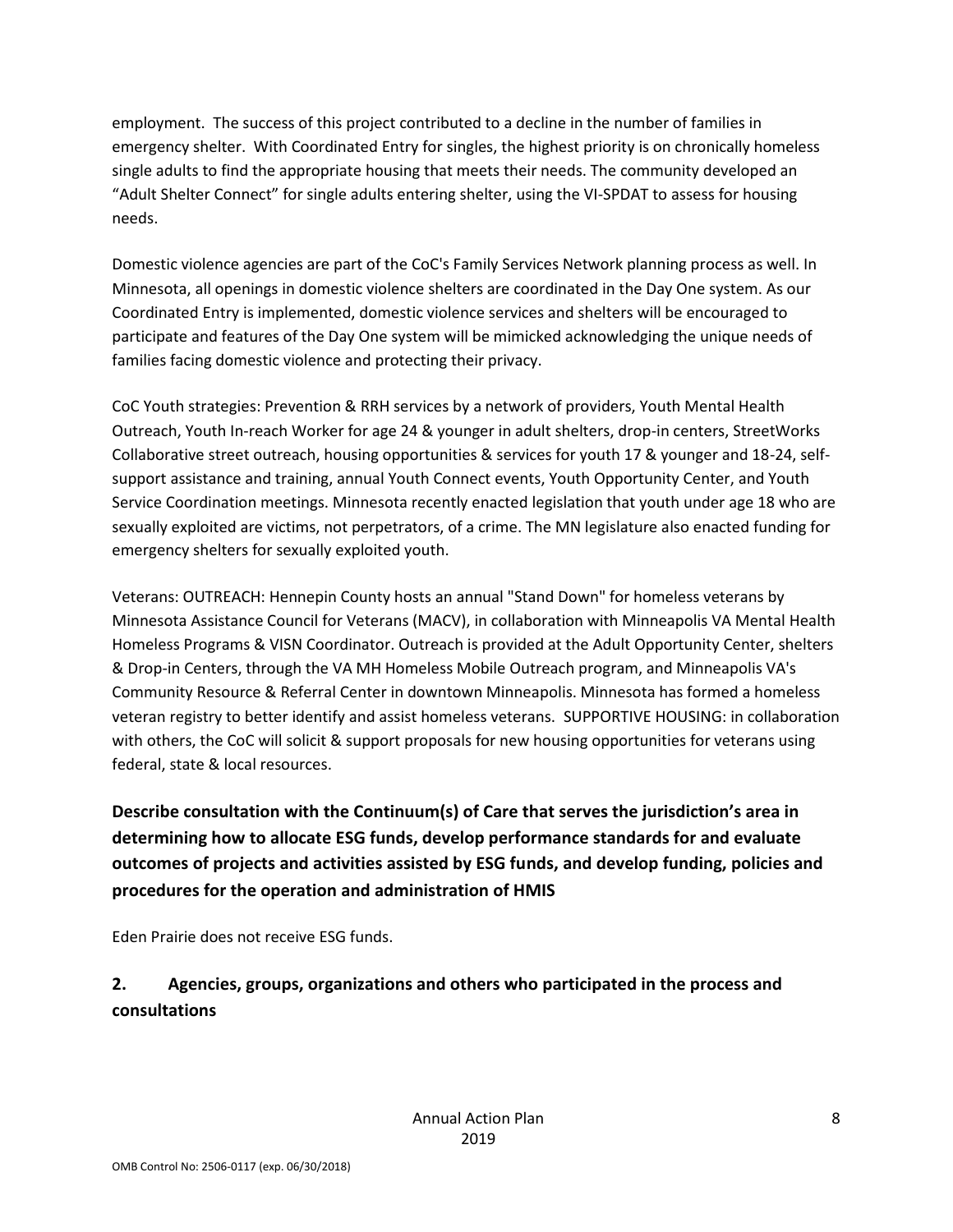1 | **Agency/Group/Organization** | EDEN PRAIRIE **Agency/Group/Organization Type**  $\vert$  Other government - Local **What section of the Plan was addressed by Consultation?** Housing Need Assessment Non-Homeless Special Needs Market Analysis Economic Development **Briefly describe how the Agency/Group/Organization was consulted. What are the anticipated outcomes of the consultation or areas for improved coordination?** Human Services Review Committee: This committee is comprised of City staff from a variety of departments, including Housing and Community Services, Zoning Enforcement, Police, Administration and Parks and Recreation. This group meets as necessary to work on issues related to housing and community services. Each year, this committee reviews requests for funding from service providers and makes funding recommendations to the City Council. There are two sources of funding for community services, the City's general fund and CDBG. The recommendations are based on review of written proposals, site visits and other methods to determine the quality of the service and the overall value to the community.The Office of Housing and Community Services meets to determine recommendations for how CDBG funds will be used for housing programs. The recommendations are based on funds available and needs in the community. The city's Housing Rehab Program and First Time Homebuyer Program are popular programs that are funded with CDBG funds. 2 | Agency/Group/Organization | SENIOR COMMUNITY SERVICES Agency/Group/Organization Type **Services-Elderly Persons What section of the Plan was addressed by Consultation?** Non-Homeless Special Needs

**Table 2 – Agencies, groups, organizations who participated**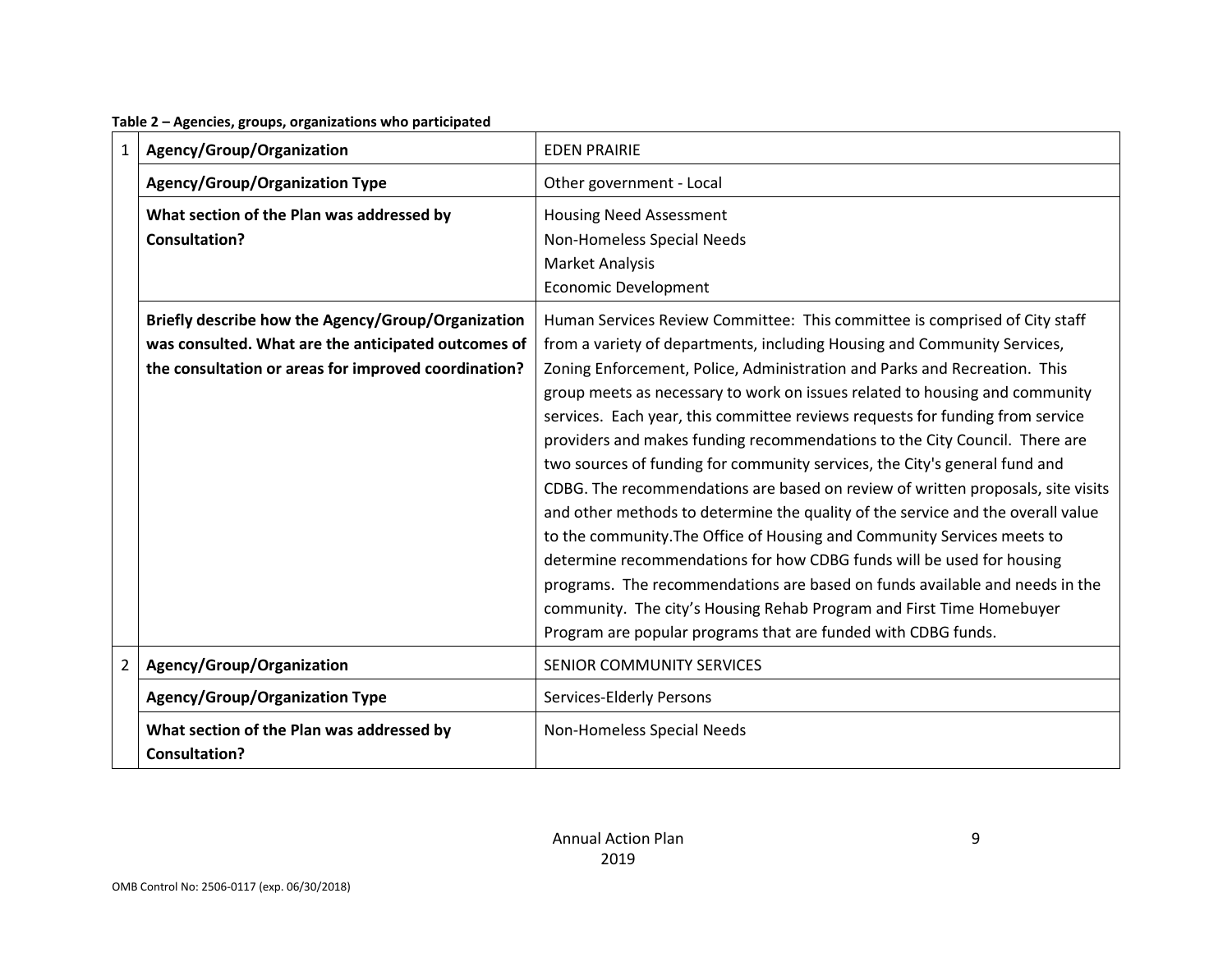|   | Briefly describe how the Agency/Group/Organization   | The city holds an annual non-profit funding review with the Human Services       |
|---|------------------------------------------------------|----------------------------------------------------------------------------------|
|   | was consulted. What are the anticipated outcomes of  | Review Committee. To determine needs for low/mod income seniors living in        |
|   | the consultation or areas for improved coordination? | Eden Prairie, the city consults with Senior Community Services. Senior           |
|   |                                                      | Community Services is able to tell city employees what trends they are seeing in |
|   |                                                      | the senior community and what the greatest need is. Currently, as the            |
|   |                                                      | population ages, many seniors are trying to stay in their homes longer. By       |
|   |                                                      | providing chore services through the HOME program, they are able to help         |
|   |                                                      | seniors avoid moving out of their homes. Senior Community Services has noticed   |
|   |                                                      | a trend that the number of residents they are able to serve with CDBG funds has  |
|   |                                                      | gone down because each senior requires more services and there is not enough     |
|   |                                                      | funds remaining to meet the needs of additional seniors. They do use our funds   |
|   |                                                      | to leverage other funding to assist these people. As the population in Eden      |
|   |                                                      | Prairie ages, this is an area we would like to find more funding.                |
| 3 | Agency/Group/Organization                            | People Reaching out to Other People                                              |
|   | <b>Agency/Group/Organization Type</b>                | Services - Housing                                                               |
|   |                                                      | Services-Children                                                                |
|   |                                                      | Services-homeless                                                                |
|   |                                                      | Transportation                                                                   |
|   | What section of the Plan was addressed by            | <b>Housing Need Assessment</b>                                                   |
|   | <b>Consultation?</b>                                 | Homeless Needs - Families with children                                          |
|   |                                                      | Non-Homeless Special Needs                                                       |
|   |                                                      | <b>Market Analysis</b>                                                           |
|   |                                                      | <b>Economic Development</b>                                                      |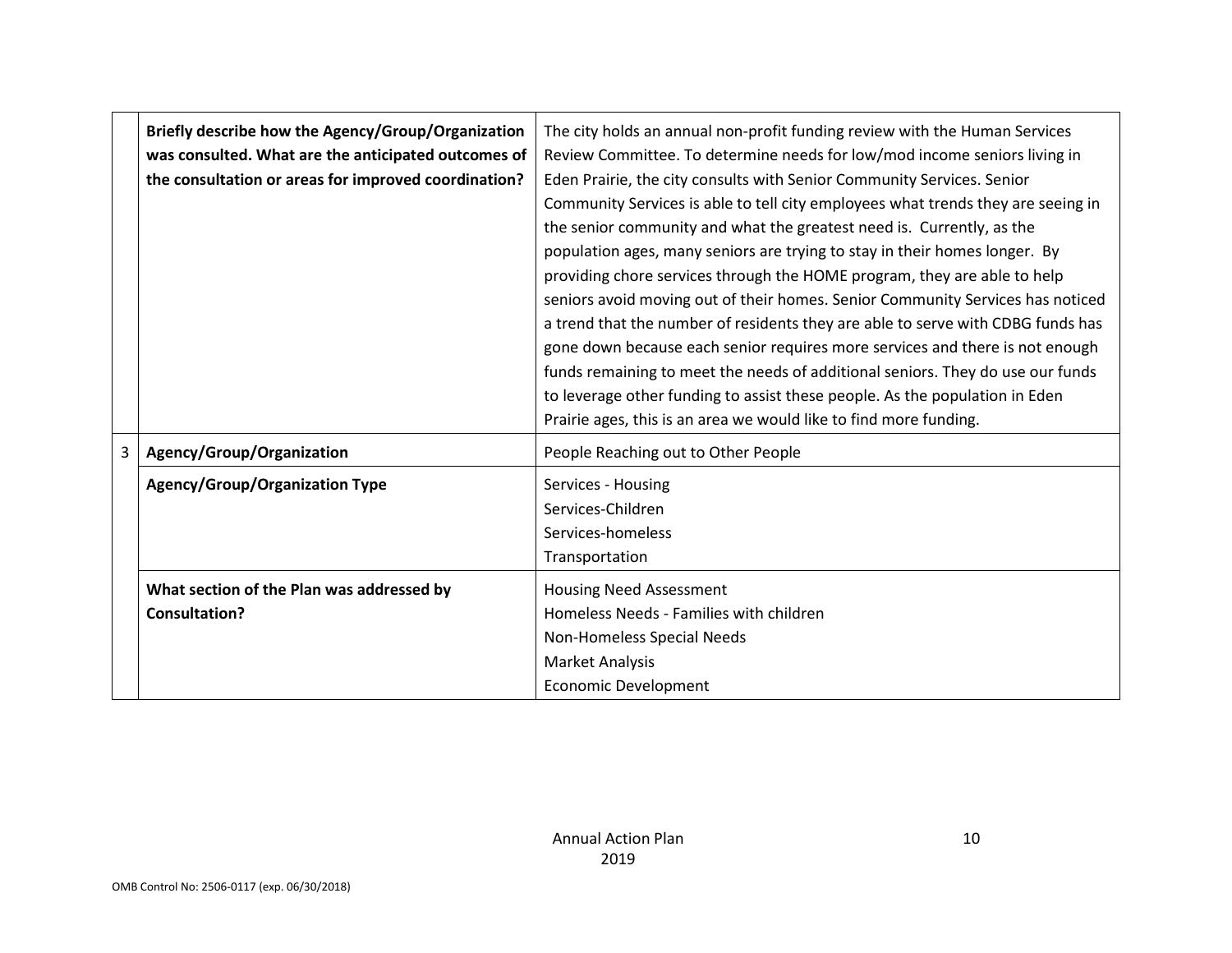|   | Briefly describe how the Agency/Group/Organization<br>was consulted. What are the anticipated outcomes of<br>the consultation or areas for improved coordination? | The city holds an annual non-profit funding review with the Human Services<br>Review Committee. To determine need and anticipated resources for low/mod<br>income families living in Eden Prairie. The city consulted PROP to help with<br>planning the best way to use CDBG funds to prevent homelessness. The city<br>relies on PROP to forward their data to the city so that we are able to prevent<br>homelessness before it becomes a problem. PROP helps the city understand that<br>funding from the city is a high priority in the fight against homelessness. PROP<br>assists Eden Prairie residents who are in danger of becoming homeless and need<br>housing assistance. After consulting with PROP regarding car repair needs in the<br>community, it was determined that there is a large need for car repair assistance<br>in Eden Prairie so low/mod income residents have dependable transportation to<br>work and school. Because of the need for this program, PROP'S CDBG funding is<br>not enough to cover the costs of the program for the entire year. They have set<br>aside money in their budget to use once the CDBG funds have been expended. In<br>2019, PROP will be implementing a Child Care program that provides short term<br>assistance to residents who are beginning a new job or training program. |
|---|-------------------------------------------------------------------------------------------------------------------------------------------------------------------|--------------------------------------------------------------------------------------------------------------------------------------------------------------------------------------------------------------------------------------------------------------------------------------------------------------------------------------------------------------------------------------------------------------------------------------------------------------------------------------------------------------------------------------------------------------------------------------------------------------------------------------------------------------------------------------------------------------------------------------------------------------------------------------------------------------------------------------------------------------------------------------------------------------------------------------------------------------------------------------------------------------------------------------------------------------------------------------------------------------------------------------------------------------------------------------------------------------------------------------------------------------------------------------------------------------------------------------------|
| 4 | Agency/Group/Organization                                                                                                                                         | WEST HENNEPIN AFFORDABLE HOUSING LAND TRUST                                                                                                                                                                                                                                                                                                                                                                                                                                                                                                                                                                                                                                                                                                                                                                                                                                                                                                                                                                                                                                                                                                                                                                                                                                                                                                |
|   | <b>Agency/Group/Organization Type</b>                                                                                                                             | Housing                                                                                                                                                                                                                                                                                                                                                                                                                                                                                                                                                                                                                                                                                                                                                                                                                                                                                                                                                                                                                                                                                                                                                                                                                                                                                                                                    |
|   | What section of the Plan was addressed by<br><b>Consultation?</b>                                                                                                 | <b>Housing Need Assessment</b>                                                                                                                                                                                                                                                                                                                                                                                                                                                                                                                                                                                                                                                                                                                                                                                                                                                                                                                                                                                                                                                                                                                                                                                                                                                                                                             |
|   | Briefly describe how the Agency/Group/Organization<br>was consulted. What are the anticipated outcomes of<br>the consultation or areas for improved coordination? | The city consulted with WHAHLT to determine the need for affordable housing<br>and the availability of housing in the city. WHAHLT struggles with finding<br>available properties within Eden Prairie that are affordable. Finding affordable<br>housing in Eden Prairie is a high priority for the city and working with WHAHLT is<br>a way to attain this goal.                                                                                                                                                                                                                                                                                                                                                                                                                                                                                                                                                                                                                                                                                                                                                                                                                                                                                                                                                                          |
| 5 | Agency/Group/Organization                                                                                                                                         | Southdale YMCA                                                                                                                                                                                                                                                                                                                                                                                                                                                                                                                                                                                                                                                                                                                                                                                                                                                                                                                                                                                                                                                                                                                                                                                                                                                                                                                             |
|   | <b>Agency/Group/Organization Type</b>                                                                                                                             | Services-Children                                                                                                                                                                                                                                                                                                                                                                                                                                                                                                                                                                                                                                                                                                                                                                                                                                                                                                                                                                                                                                                                                                                                                                                                                                                                                                                          |

Annual Action Plan

11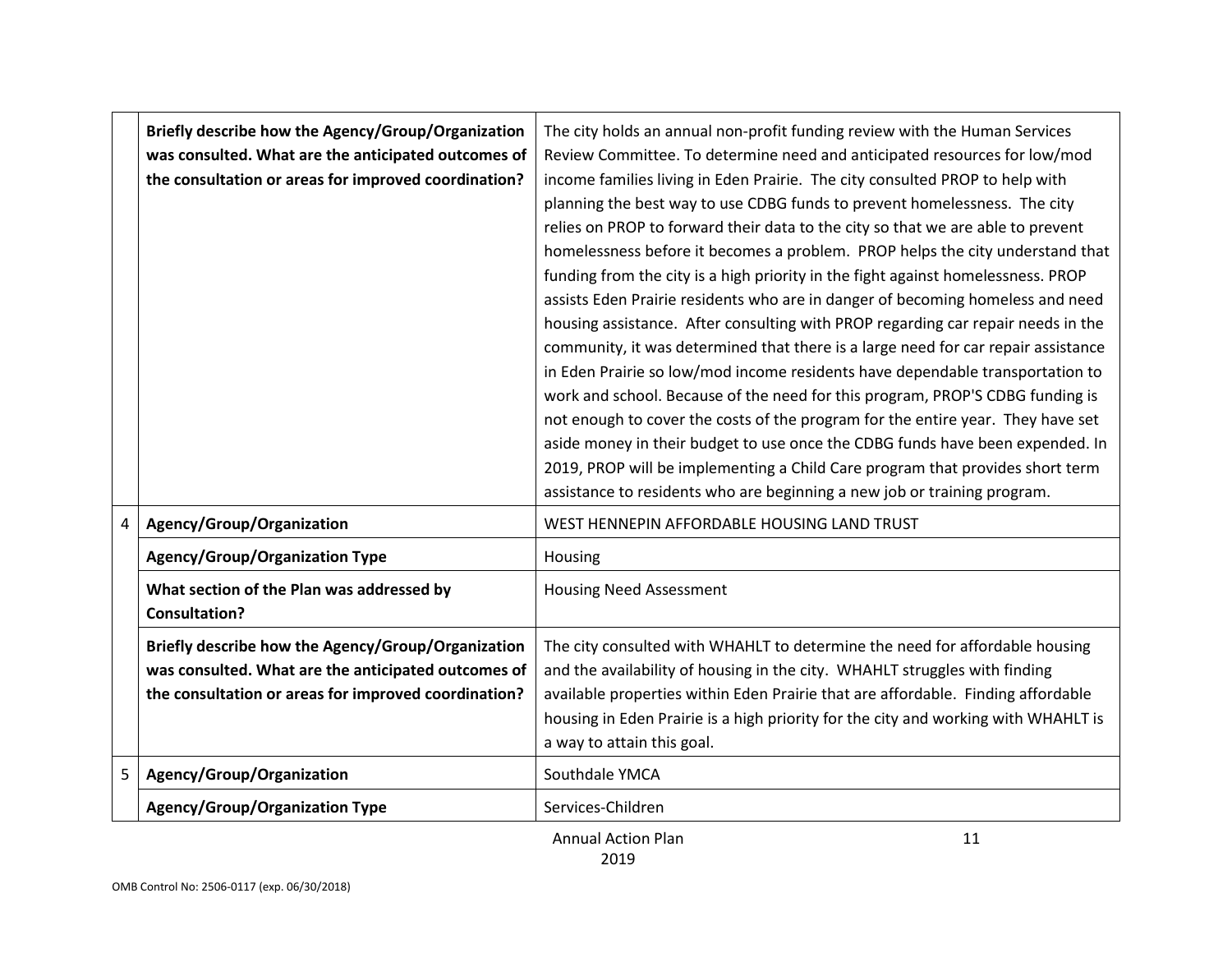| What section of the Plan was addressed by<br><b>Consultation?</b> | Non-Homeless Special Needs                                                                                                              |
|-------------------------------------------------------------------|-----------------------------------------------------------------------------------------------------------------------------------------|
|                                                                   | Briefly describe how the Agency/Group/Organization   The YMCA no longer provides child care in the city of Eden Prairie. The school     |
|                                                                   | was consulted. What are the anticipated outcomes of $\vert$ district applied for child care funding in 2019, but the committee made the |
| the consultation or areas for improved coordination?              | decision not to fund them based on their application.                                                                                   |

#### **Identify any Agency Types not consulted and provide rationale for not consulting**

All agencies listed above, with the exception of Southdale YMCA, were consulted. Since the Southdale YMCA is no longer providing childcare services in Eden Prairie, they were not consulted.

#### **Other local/regional/state/federal planning efforts considered when preparing the Plan**

| Name of Plan                                     | <b>Lead Organization</b> | How do the goals of your Strategic Plan overlap with the goals of each plan?                                                                                                                                       |
|--------------------------------------------------|--------------------------|--------------------------------------------------------------------------------------------------------------------------------------------------------------------------------------------------------------------|
| Continuum of Care                                |                          |                                                                                                                                                                                                                    |
| City of Eden Prairie<br>Comprehensive Guide Plan | City of Eden Prairie     | The city's Comprehensive Guide Plan lays out development of the city for the next 30<br>years. It also identifies affordable housing efforts within the city, which may be<br>impacted by the city's CDBG efforts. |
| <b>Corridor Housing Strategy</b>                 | <b>Hennepin County</b>   | The Corridor Housing Strategy studied the city's housing and economic development<br>opportunities along the corridor.                                                                                             |

#### **Table 3 - Other local / regional / federal planning efforts**

#### **Narrative**

The City of Eden Prairie coordinates with Hennepin County, and the other entitlement communities that comprise the consortium, in setting the priorities of need, the citizen participation and the fair housing strategic plan for the five year span.

Unfortunately, the amount of CDBG funds that may be used for public service are limited and the need is great. Not all organizations that applied for funding during the funding process received their full request. More residents would be served if more funding was available.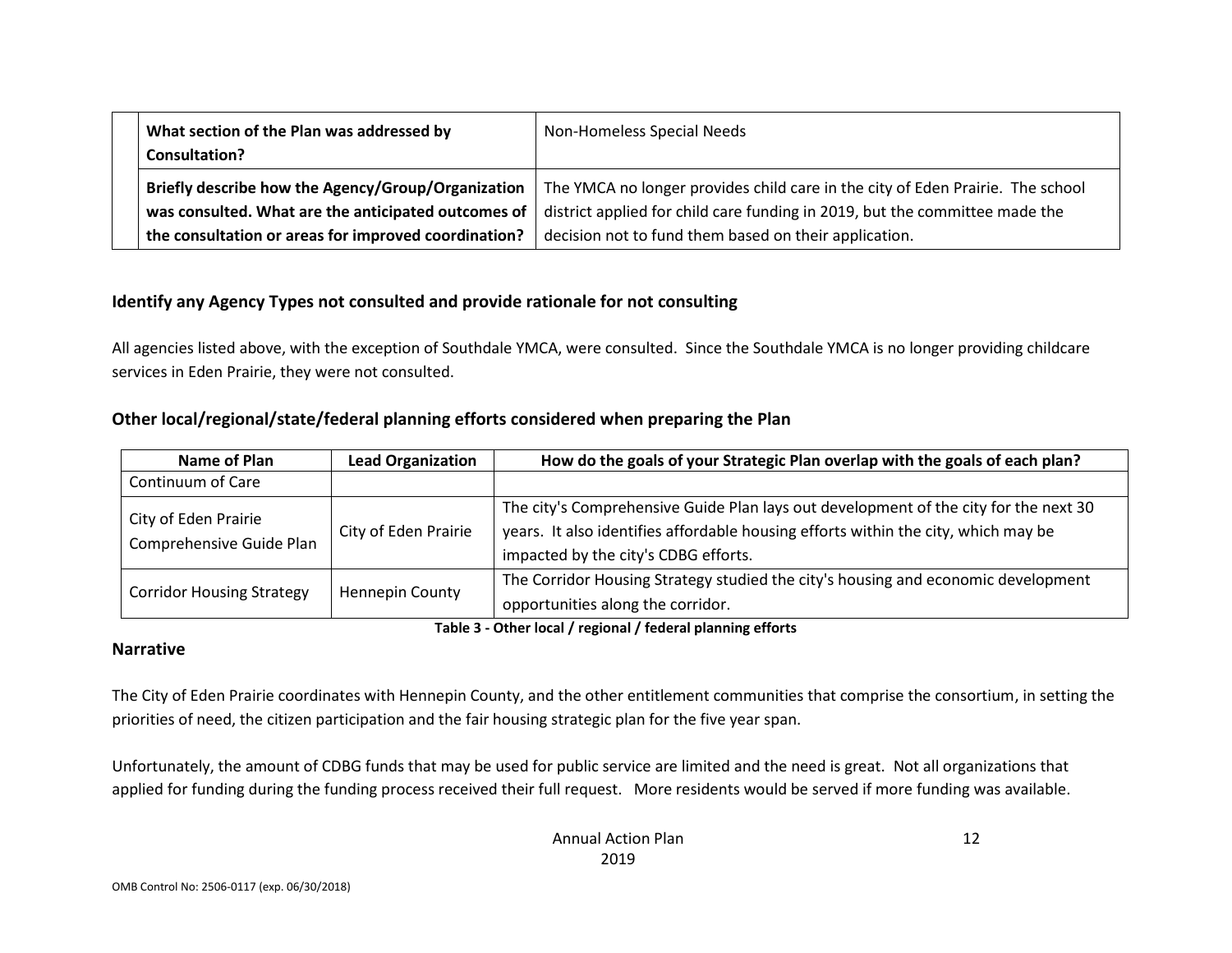## **AP-12 Participation - 91.401, 91.105, 91.200(c)**

#### **1. Summary of citizen participation process/Efforts made to broaden citizen participation Summarize citizen participation process and how it impacted goal-setting**

The Consortium supports and encourages the participation of citizens, community groups, and other interested agencies in both the development and the evaluation of the Plan's programs and activities. The citizen participation process is designed to encourage all residents, including non-English-speaking and minority populations. Extremely low and low-income persons are especially encouraged to participate in the process, particularly those individuals living in blighted areas and in public housing or other assisted housing. Attempts are made to include residents of areas where CDBG-funded projects currently exist or are proposed, such as assisted housing developments and targeted revitalization areas.

The Consortium worked with area community-based organizations, obtaining input from target populations through surveys, and meetings. Goals were set to best serve community and population needs.

The City of Eden Prairie's citizen participation process includes an RFP process that allows non-profit agencies to apply for public service grant funding. Through this process, the City engages with social service providers, the faith community and school district staff to learn about the needs in the community and how to best allocate pubic service funds in the most effective manner. Applicants, for the most part, live or work in Eden Prairie and by participating in the RFP process, they broaden their individual and organizational knowledge of how the city manages CDBG funds. The City's Human Rights & Diversity Commission receives a presentation when the RFP process is underway and Commissioners are encouraged to help spread the word about the potential funding source to non-profit service providers that may know.

As part of the City's Comprehensive Guide Plan Update, the City held a series of focus groups for residents to discuss housing, parks, equity, traffic, etc. The City met with civic organizations, faith community groups and business groups to get their perspectives on the same topics. The information gathered was used to inform the Comp Plan Update, specifically related to affordable housing and land use. The city created an online survey aimed at the reaching the millennial age group to gather feedback on these topics. We learned that when it comes to housing, seniors and millennials basically want the same thing; low maintenance, energy efficient housing in walkable neighborhoods. This is a change from the large family homes with three-stall garages and large yards that have been the standard in suburban communities. The citizen participation impacted goal setting by helping to focus land use planning for the housing needs the City will face in the coming years.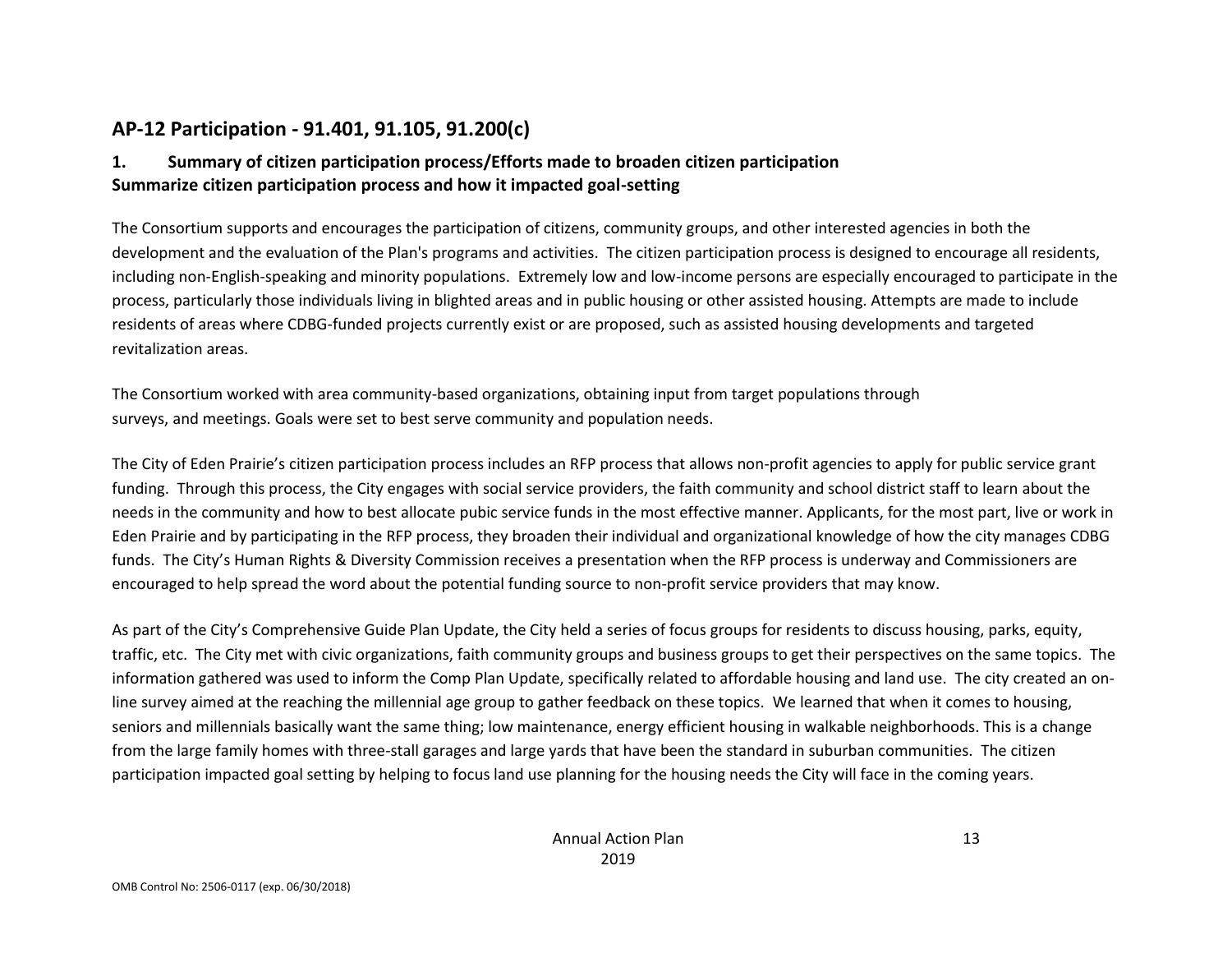The citizen participation process impacted goal setting by giving Eden Prairie a clear understanding of where the funds would be best allocated to meet the greatest needs in our community. The city plans to continue these focus groups and community meetings in the future in order to get a true sense of the residents needs and wants. Affordable housing continues to be an important topic for all ages and the city will continue to explore new avenues to provide affordable housing in Eden Prairie. Eden Prairie is striving to be a community where its residents can "Live, Work, Dream".

#### **Citizen Participation Outreach**

| Sort Ord       | <b>Mode of Outre</b>  | <b>Target of Outre</b>              | <b>Summary of</b>                                | Summary of                                                                                                                                                                                                      | <b>Summary of comm</b> | <b>URL</b> (If applicable)                                                                                                   |
|----------------|-----------------------|-------------------------------------|--------------------------------------------------|-----------------------------------------------------------------------------------------------------------------------------------------------------------------------------------------------------------------|------------------------|------------------------------------------------------------------------------------------------------------------------------|
| er             | ach                   | ach                                 | response/attend                                  | comments recei                                                                                                                                                                                                  | ents not accepted      |                                                                                                                              |
|                |                       |                                     | ance                                             | ved                                                                                                                                                                                                             | and reasons            |                                                                                                                              |
| 1              | <b>Public Hearing</b> | Non-<br>targeted/broad<br>community | Attendance by<br>two public service<br>providers | The comments<br>were made by<br>the public<br>service<br>providers and<br>were related to<br>providing<br>information<br>about the<br>organization<br>and thanking<br>the city council<br>for their<br>support. | N/A                    |                                                                                                                              |
| $\overline{2}$ | Internet<br>Outreach  | Non-<br>targeted/broad<br>community | N/A                                              | No comments<br>received                                                                                                                                                                                         | N/A                    | https://www.edenprairie.org/ci<br>ty-<br>government/departments/com<br>munity-development/housing-<br>and-community-services |

Annual Action Plan 2019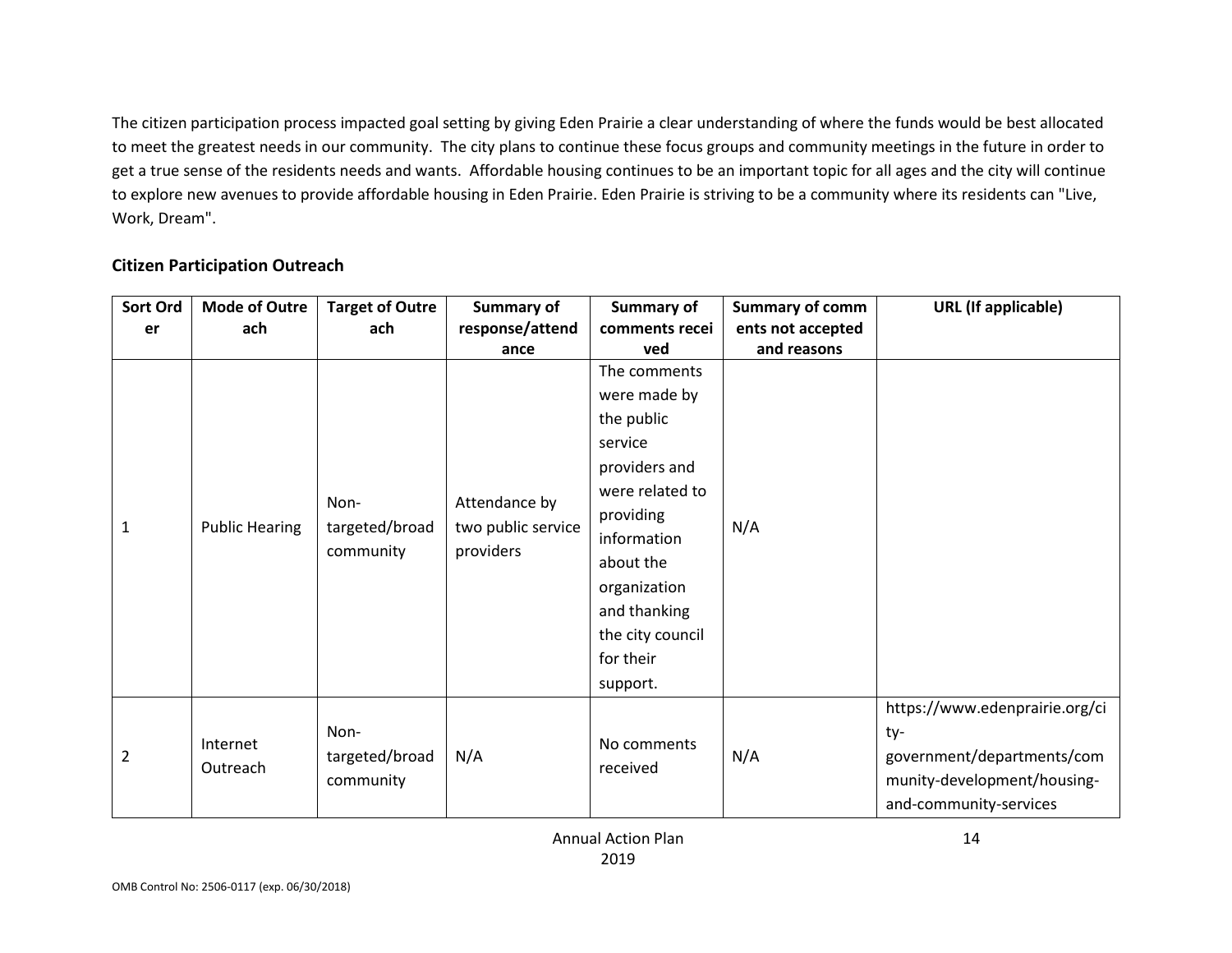| Sort Ord<br>er | <b>Mode of Outre</b><br>ach | <b>Target of Outre</b><br>ach       | Summary of<br>response/attend | Summary of<br>comments recei | Summary of comm<br>ents not accepted | <b>URL</b> (If applicable) |
|----------------|-----------------------------|-------------------------------------|-------------------------------|------------------------------|--------------------------------------|----------------------------|
|                |                             |                                     | ance                          | ved                          | and reasons                          |                            |
|                | Newspaper Ad                | Non-<br>targeted/broad<br>community | N/A                           | No comments<br>received      | N/A                                  |                            |

**Table 4 – Citizen Participation Outreach**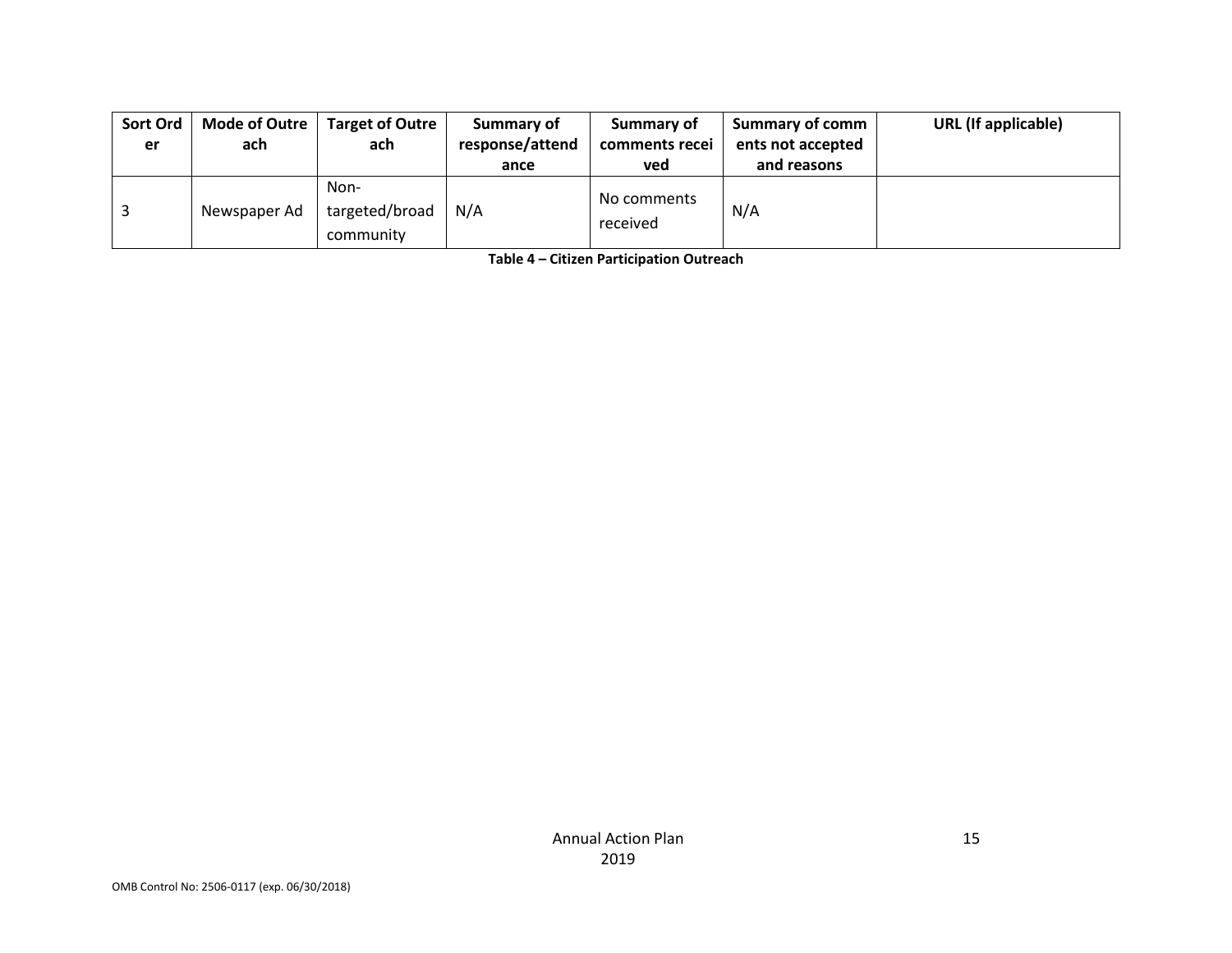## **Expected Resources**

## **AP-15 Expected Resources - 91.420(b), 91.220(c)(1,2)**

#### **Introduction**

During the 2019 program year, the city will receive \$220,000 in grant funds and approximately \$30,000 in program income. The city will use these funds along with \$70,000 in prior year funds to fund approved projects.

#### **Anticipated Resources**

| Program     | Source   | <b>Uses of Funds</b>   | <b>Expected Amount Available Year 1</b> |         | <b>Expected</b>   | <b>Narrative Description</b> |                  |                                            |
|-------------|----------|------------------------|-----------------------------------------|---------|-------------------|------------------------------|------------------|--------------------------------------------|
|             | of Funds |                        | Annual                                  | Program | <b>Prior Year</b> | Total:                       | <b>Amount</b>    |                                            |
|             |          |                        | <b>Allocation:</b>                      | Income: | <b>Resources:</b> | \$                           | <b>Available</b> |                                            |
|             |          |                        |                                         | Ş       |                   |                              | <b>Remainder</b> |                                            |
|             |          |                        |                                         |         |                   |                              | of ConPlan       |                                            |
|             |          |                        |                                         |         |                   |                              |                  |                                            |
| <b>CDBG</b> | public - | Acquisition            |                                         |         |                   |                              |                  | During the 2019 program year, the city     |
|             | federal  | Admin and              |                                         |         |                   |                              |                  | will receive \$220,000 in grant funds and  |
|             |          | Planning               |                                         |         |                   |                              |                  | approximately \$30,000 in program          |
|             |          | Economic               |                                         |         |                   |                              |                  | income. The city will use these funds      |
|             |          | Development            |                                         |         |                   |                              |                  | along with \$70,000 in prior year funds to |
|             |          | Housing                |                                         |         |                   |                              |                  | fund approved projects.                    |
|             |          | Public                 |                                         |         |                   |                              |                  |                                            |
|             |          | Improvements           |                                         |         |                   |                              |                  |                                            |
|             |          | <b>Public Services</b> | 220,000                                 | 30,000  | 70,000            | 320,000                      | 400,000          |                                            |

**Table 5 - Expected Resources – Priority Table**

**Explain how federal funds will leverage those additional resources (private, state and local funds), including a description of how matching requirements will be satisfied**

> Annual Action Plan 2019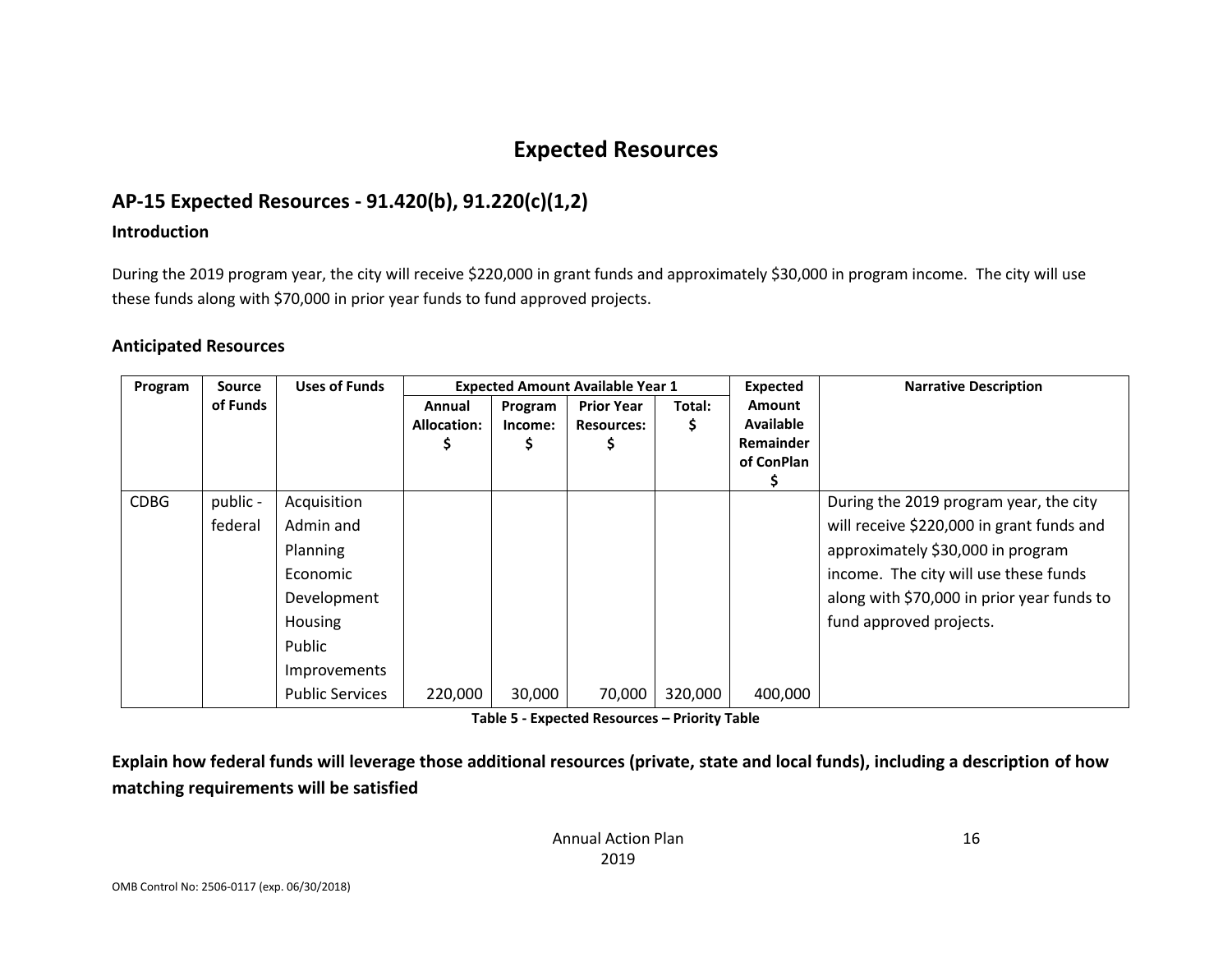When possible, federal funds are leveraged with additional resources. For the housing rehabilitation program, homeowners will use their own funds with the CDBG funds.

Affordable housing programs leverage additional county, state and federal funds for additional down payment assistance and rehab of purchased properties.

All public service agencies use CDBG funds to leverage additional public and private funds. In most cases, CDBG funds are only a small portion of their total budget. Commitment of CDBG funds by the city allows the public service agencies to seek out additional funding sources that require a commitment.

**If appropriate, describe publically owned land or property located within the jurisdiction that may be used to address the needs identified in the plan**

N/A

#### **Discussion**

The city anticipates receiving it's annual allocation along with \$30,000 in program income. The city has prior year entitlement funds and program income available that it will use to fund projects during 2019.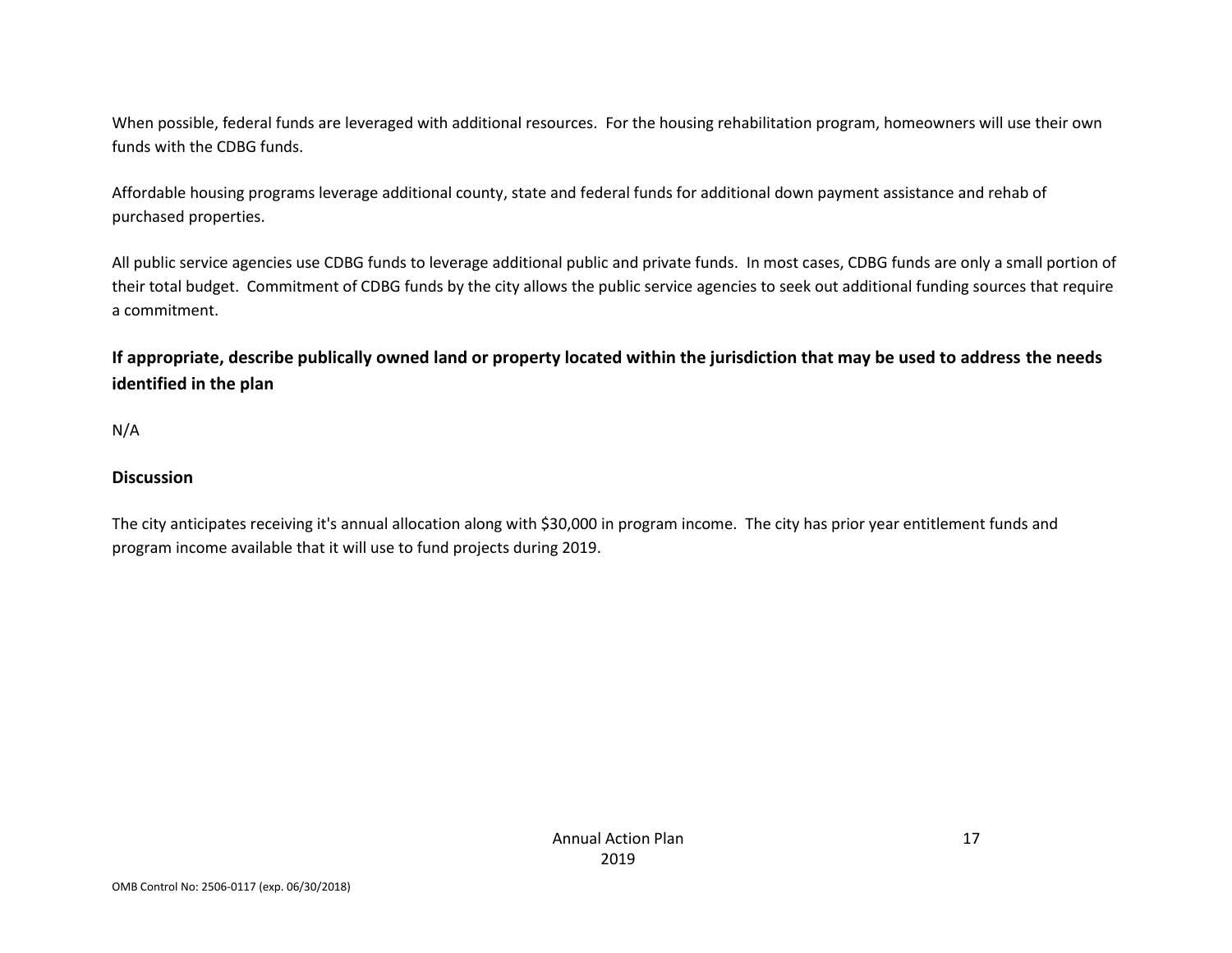## **Annual Goals and Objectives**

## **AP-20 Annual Goals and Objectives - 91.420, 91.220(c)(3)&(e)**

#### **Goals Summary Information**

| Sort<br>Order  | <b>Goal Name</b>       | <b>Start</b><br>Year | End<br>Year | Category                  | Geographic<br>Area | <b>Needs Addressed</b> | <b>Funding</b> | <b>Goal Outcome Indicator</b>   |
|----------------|------------------------|----------------------|-------------|---------------------------|--------------------|------------------------|----------------|---------------------------------|
| 1              | Homeowner              | 2015                 | 2019        | <b>Affordable Housing</b> | Citywide           | Preserve/Create        | CDBG:          | <b>Homeowner Housing</b>        |
|                | Rehabilitation         |                      |             |                           |                    | Single Family          | \$125,000      | Rehabilitated: 7 Household      |
|                |                        |                      |             |                           |                    | Homeownership          |                | <b>Housing Unit</b>             |
| $\overline{2}$ | <b>Direct</b>          | 2015                 | 2019        | <b>Affordable Housing</b> | Citywide           | Preserve/Create        | CDBG:          |                                 |
|                |                        |                      |             |                           |                    |                        |                | Homeowner Housing Added: 1      |
|                | Homebuyer              |                      |             |                           |                    | Single Family          | \$90,000       | Household Housing Unit          |
|                | Assistance             |                      |             |                           |                    | Homeownership          |                | Direct Financial Assistance to  |
|                |                        |                      |             |                           |                    |                        |                | Homebuyers: 2 Households        |
|                |                        |                      |             |                           |                    |                        |                | Assisted                        |
| 3              | <b>Senior Services</b> | 2015                 | 2019        | Non-Housing               | Citywide           | Education, Outreach    | CDBG:          | Public service activities other |
|                |                        |                      |             | Community                 |                    | and Services           | \$12,000       | than Low/Moderate Income        |
|                |                        |                      |             | Development               |                    |                        |                | Housing Benefit: 38 Persons     |
|                |                        |                      |             |                           |                    |                        |                | Assisted                        |
| 4              | Emergency              | 2015                 | 2019        | <b>Affordable Housing</b> | Citywide           | Education, Outreach    | CDBG:          | Public service activities other |
|                | Services               |                      |             | Non-Housing               |                    | and Services           | \$43,000       | than Low/Moderate Income        |
|                |                        |                      |             | Community                 |                    |                        |                | Housing Benefit: 18 Persons     |
|                |                        |                      |             | Development               |                    |                        |                | Assisted                        |
|                |                        |                      |             |                           |                    |                        |                | Public service activities for   |
|                |                        |                      |             |                           |                    |                        |                | Low/Moderate Income Housing     |
|                |                        |                      |             |                           |                    |                        |                | Benefit: 15 Households Assisted |
| 5              | <b>Fair Housing</b>    | 2015                 | 2019        | <b>Fair Housing</b>       | Citywide           | <b>Fair Housing</b>    | CDBG:          | Other: 1 Other                  |
|                |                        |                      |             |                           |                    |                        | \$2,000        |                                 |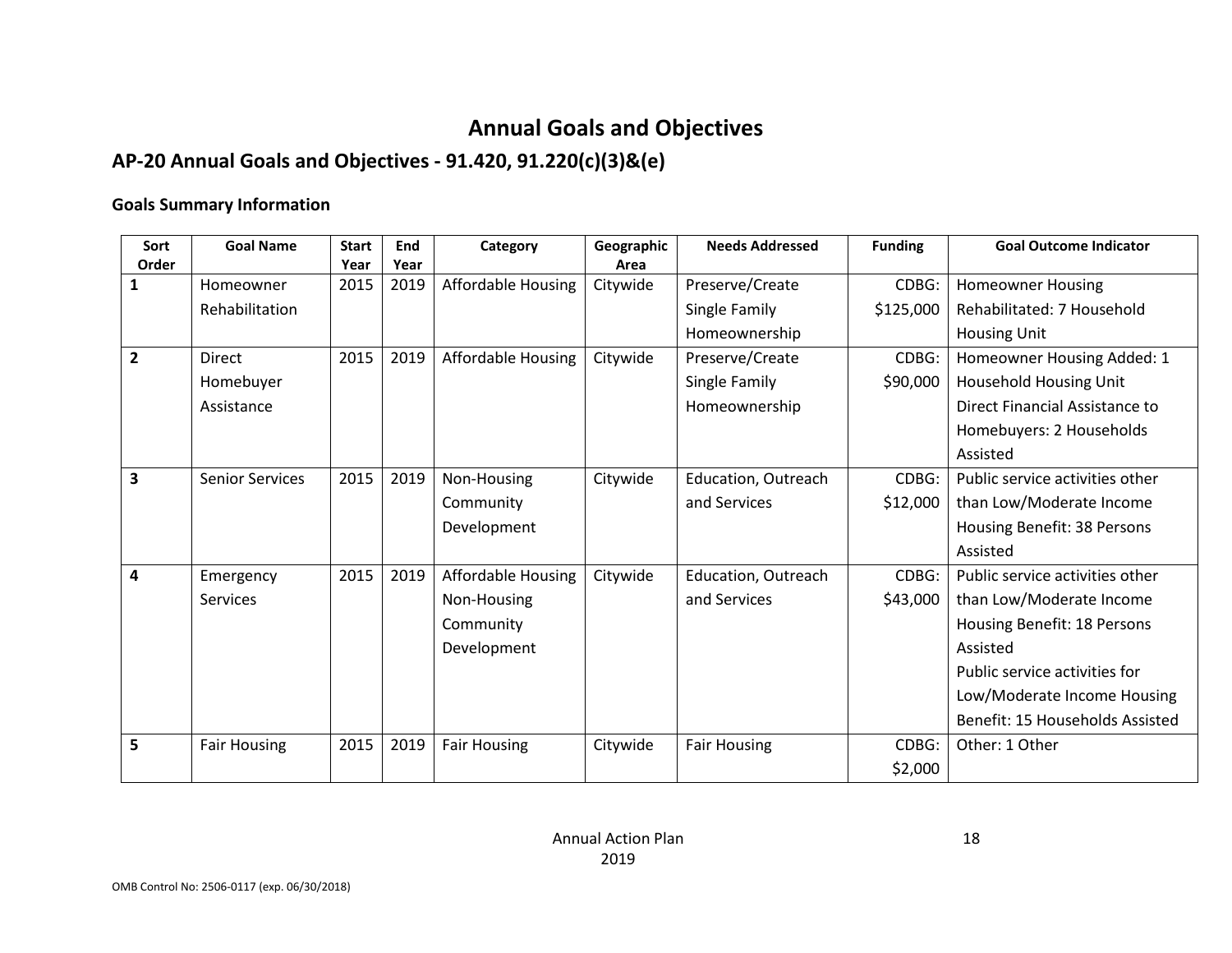| Sort  | <b>Goal Name</b>    | <b>Start</b> | End  | Category             | Geographic | <b>Needs Addressed</b> | <b>Funding</b> | <b>Goal Outcome Indicator</b> |
|-------|---------------------|--------------|------|----------------------|------------|------------------------|----------------|-------------------------------|
| Order |                     | Year         | Year |                      | Area       |                        |                |                               |
| O     | Administration      | 2015         | 2019 | Administration       | Citywide   | Administration         | CDBG:          | Other: 1 Other                |
|       |                     |              |      |                      |            |                        | \$48,000       |                               |
|       | <b>Rehab Grants</b> | 2015         | 2019 | Non-Homeless         | Citywide   | <b>Rehab Grants</b>    |                | Facade treatment/business     |
|       |                     |              |      | <b>Special Needs</b> |            |                        |                | building rehabilitation: 1    |
|       |                     |              |      |                      |            |                        |                | <b>Business</b>               |

**Table 6 – Goals Summary**

#### **Goal Descriptions**

| $\mathbf{1}$   | <b>Goal Name</b>           | Homeowner Rehabilitation                                                                                                                                                                                                                                                                                                                                                                                                                                                                                                                                                                                                                                                                                                                                     |
|----------------|----------------------------|--------------------------------------------------------------------------------------------------------------------------------------------------------------------------------------------------------------------------------------------------------------------------------------------------------------------------------------------------------------------------------------------------------------------------------------------------------------------------------------------------------------------------------------------------------------------------------------------------------------------------------------------------------------------------------------------------------------------------------------------------------------|
|                | Goal<br><b>Description</b> | The City of Eden Prairie expects to rehabilitate five owner-occupied homes through the Housing Rehabilitation Loan<br>Program. The program is funded using CDBG formula funds and program income. The program provides up to \$30,000 for<br>eligible repairs through an interest free, deferred loan, with a phased repayment. The loan is forgiven after 20<br>years. Applications are accepted year round on a "first come, first served" basis. Applicants qualify based on their<br>household income and the amount of equity in their home. An emergency rehab grant program will also be available for<br>seniors to receive grants up to \$5,000 to make emergency repairs to their homes. It is expected that two emergency<br>grants will be made. |
| $\overline{2}$ | <b>Goal Name</b>           | Direct Homebuyer Assistance                                                                                                                                                                                                                                                                                                                                                                                                                                                                                                                                                                                                                                                                                                                                  |
|                | Goal<br><b>Description</b> | The city assists first time homebuyers through a downpayment assistance program and through the WHAHLT<br>program. The city expects to provide two First Time Homebuyer loans and one grant to WHAHLT for<br>acquisition. Downpayment assisitance is an interest free deferred loan up to \$15,000 that provides 50% of the required<br>down payment, \$5000 in closing costs and 10% principle reduction.                                                                                                                                                                                                                                                                                                                                                   |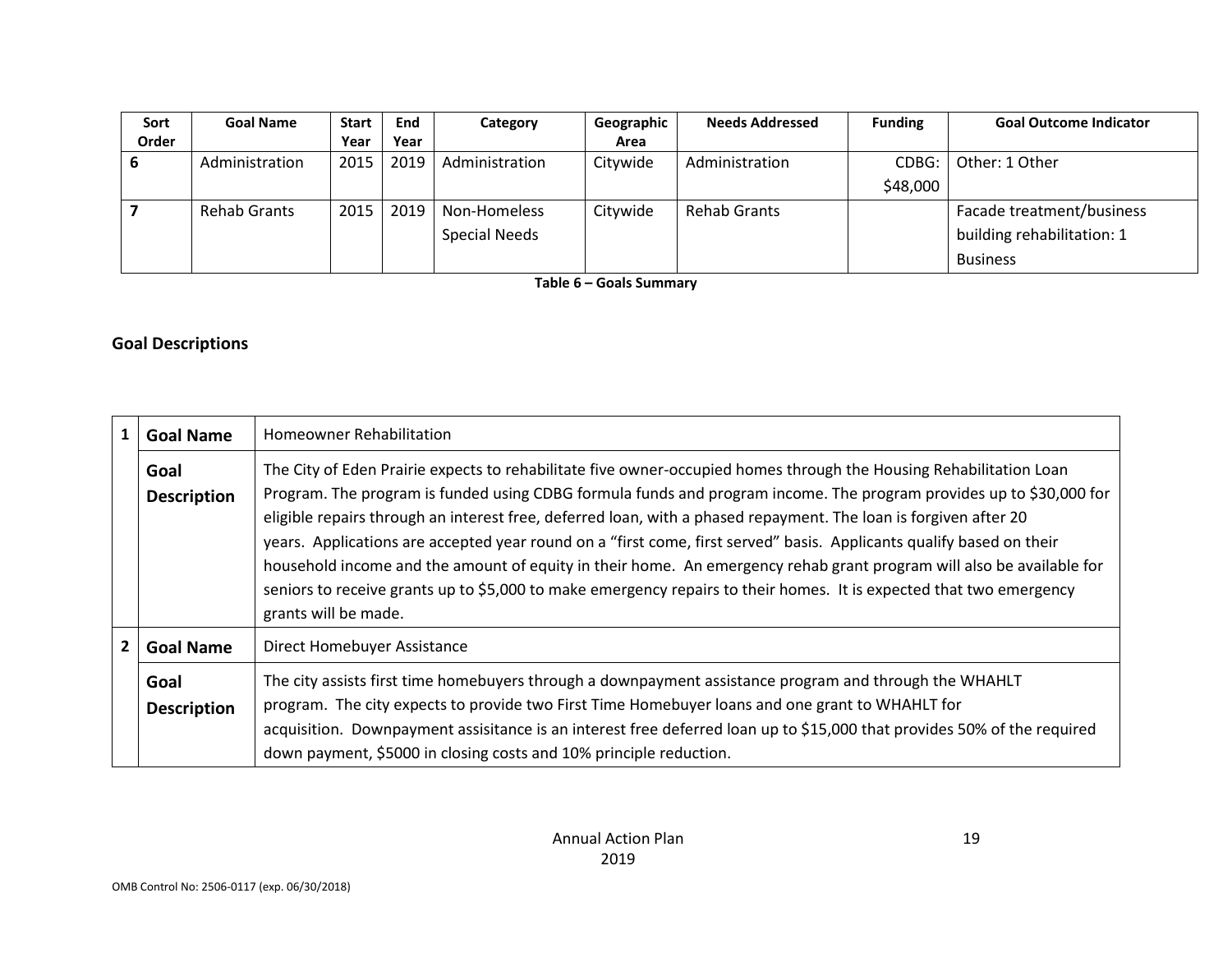| $\overline{\mathbf{3}}$ | <b>Goal Name</b>           | <b>Senior Services</b>                                                                                                                                                                                                                                                                                                        |
|-------------------------|----------------------------|-------------------------------------------------------------------------------------------------------------------------------------------------------------------------------------------------------------------------------------------------------------------------------------------------------------------------------|
|                         | Goal<br><b>Description</b> | Assistance to seniors with interior and exterior home maintenance (such as yard work, snow removal, and minor repairs)<br>to help seniors remain in their homes with dignity and safety.                                                                                                                                      |
| 4                       | <b>Goal Name</b>           | <b>Emergency Services</b>                                                                                                                                                                                                                                                                                                     |
|                         | Goal<br><b>Description</b> | Provide assistance to households in danger of becoming homeless that need emergency assistance for housing costs<br>(rent/mortgage). Provide emergency transportation assistance through the Emergency Vehicle Repair program. Provide<br>short term child care assistance for residents beginning a new job or job training. |
| 5                       | <b>Goal Name</b>           | <b>Fair Housing</b>                                                                                                                                                                                                                                                                                                           |
|                         | Goal<br><b>Description</b> | Fair Housing activities include education for property managers, staff training, community outreach, and referral to Legal<br>Aid. Funds are provided to Hennepin County for implementation of the Fair Housing activity.                                                                                                     |
| 6                       | <b>Goal Name</b>           | Administration                                                                                                                                                                                                                                                                                                                |
|                         | Goal<br><b>Description</b> | Administrative costs associated with the implementation of the CDBG program for the city of Eden Prairie.                                                                                                                                                                                                                     |
| 7                       | <b>Goal Name</b>           | <b>Rehab Grants</b>                                                                                                                                                                                                                                                                                                           |
|                         | Goal<br><b>Description</b> | Provide rehabilitation grants to non profits that serve low/mod income Eden Prairie residents to update their<br>facilities. This goal will be funded if excess program income is available.                                                                                                                                  |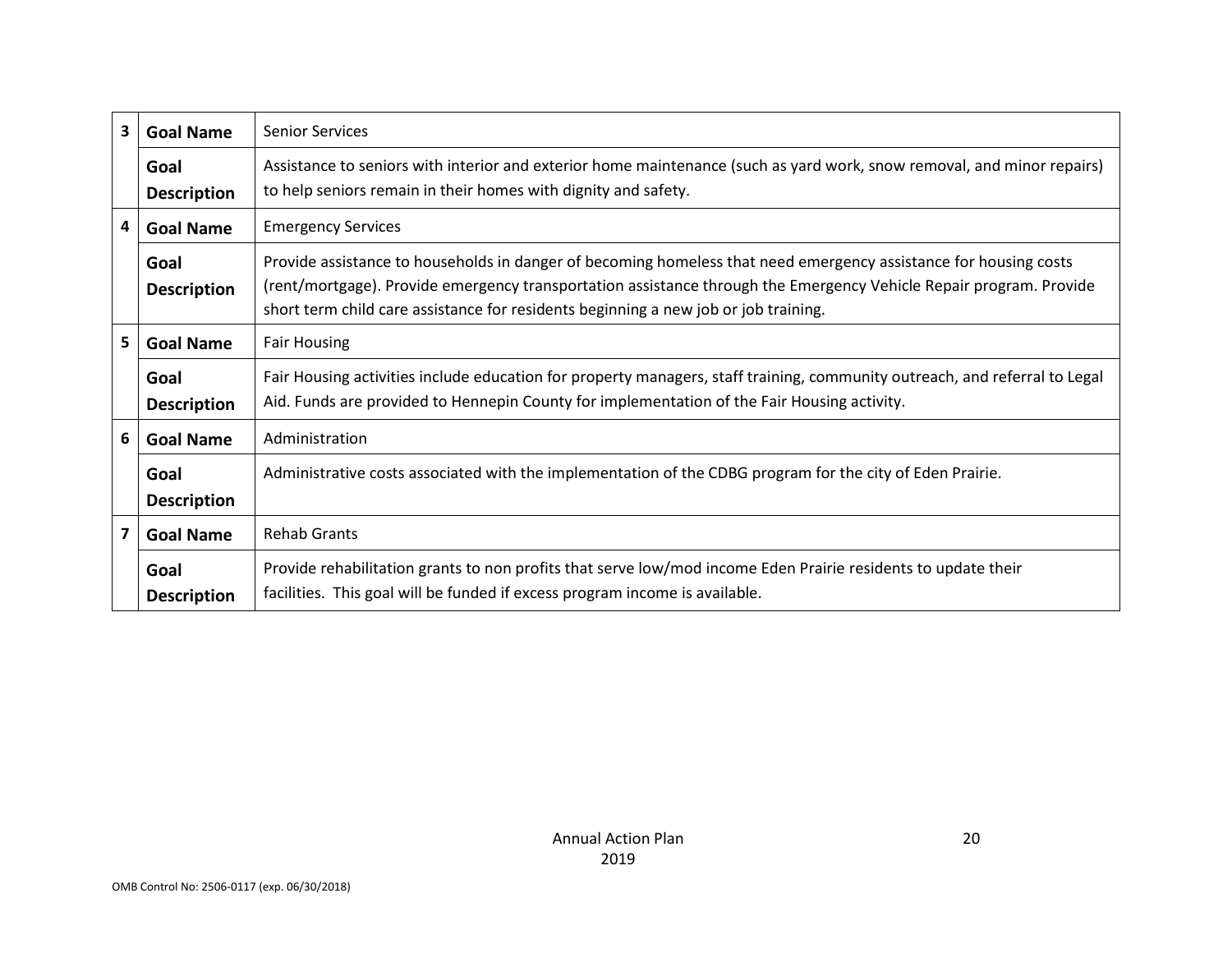## **AP-35 Projects - 91.420, 91.220(d)**

#### **Introduction**

As determined at the March 5, 2019 public hearing, and adopted by Eden Prairie City Council Resolution No. 2019-40, the city of Eden Prairie will undertake activities related to housing rehabilitation, homebuyer assistance, public services, fair housing, and program administration.

Family public service and senior service projects fall under the public service cap. These projects are funded for a total of \$55,000 which is below the city's public service cap of \$55,384; 15% of \$220,000 (2019 allocation) and 15% of \$149,225 (2018 program income).

| #              | <b>Project Name</b>           |
|----------------|-------------------------------|
| $\mathbf{1}$   | <b>Housing Rehabilitation</b> |
| $\overline{2}$ | <b>Affordable Housing</b>     |
| 3              | <b>Family Public Services</b> |
| 4              | <b>Senior Services</b>        |
| 5              | <b>Fair Housing</b>           |
| 6              | Program Administration        |
| 7              | <b>Rehab Grants</b>           |

**Table 7 – Project Information**

#### **Describe the reasons for allocation priorities and any obstacles to addressing underserved needs**

At a public hearing held by the Eden Prairie City Council on March 5, 2019 and through Eden Prairie Resolution No. 2019-40, the city has allocated it's 2019 CDBG funds. The focus of the allocation continues to be on housing rehabilitation and affordable housing initiatives.

The City is in contact on a regular basis with a number of nonprofit agencies which coordinate and provide assistance for those who have underserved needs. The City will continue to be in contact with these agencies to learn about the underserved need in the community and how the City can help meet these needs.

An obstacle to meeting underserved needs the City has encountered has been a lack of affordable housing for potential homebuyers in its First Time Homebuyer Program. Due to the current housing market in the area, the City has encountered a lack of available housing in the price range that is within reach of young families and individuals who qualify for mortgages in the range of \$150,000 to \$200,000. This lack of single family homes has become a barrier to first time homebuyers looking to purchase a home in Eden Prairie using the First Time Homebuyer Program.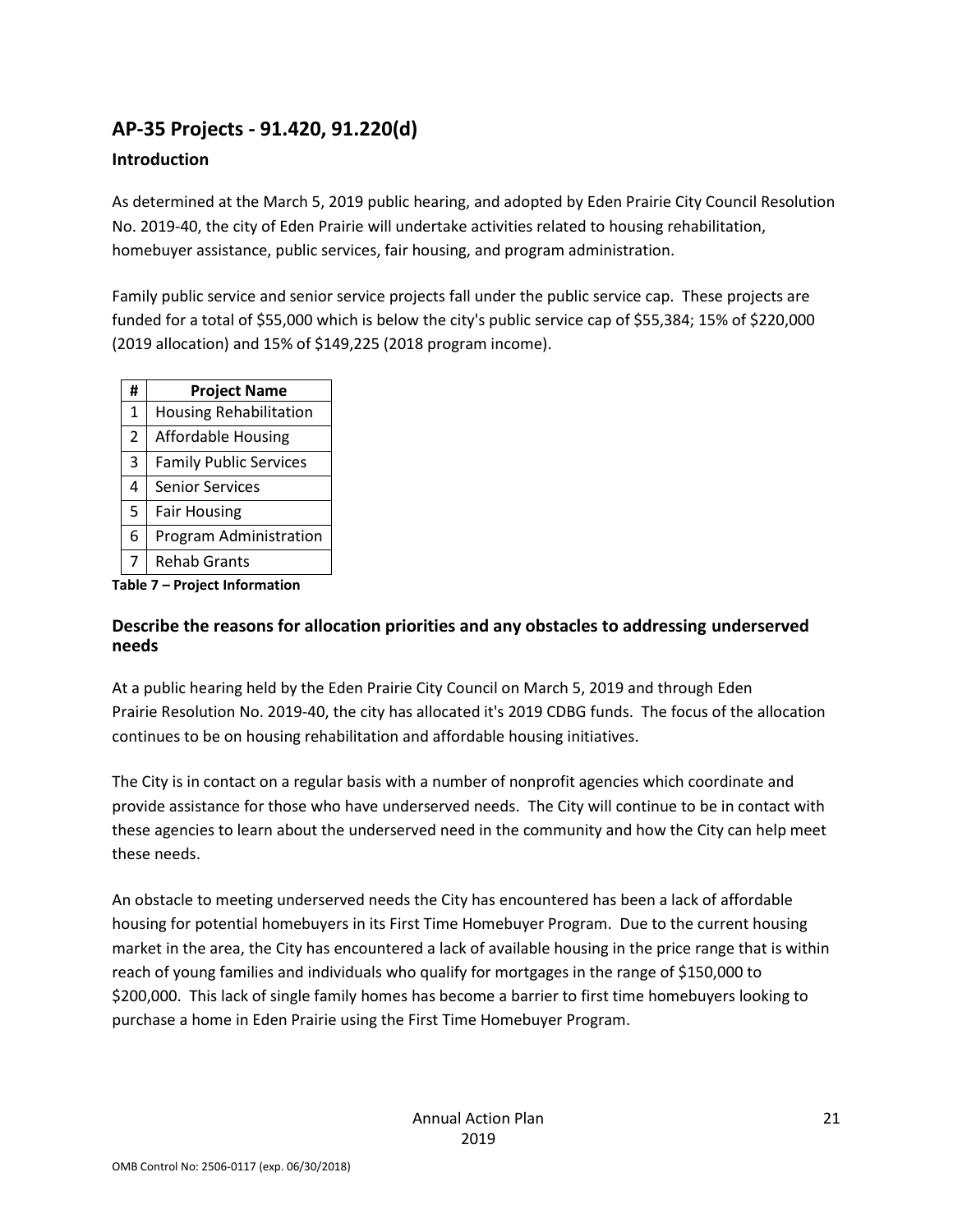## **AP-38 Project Summary**

#### **Project Summary Information**

| $\mathbf{1}$   | <b>Project Name</b>                                                                                     | <b>Housing Rehabilitation</b>                                                                                                                                                                                                                                                                                                                                                                                                                                                                                                                                                                                        |
|----------------|---------------------------------------------------------------------------------------------------------|----------------------------------------------------------------------------------------------------------------------------------------------------------------------------------------------------------------------------------------------------------------------------------------------------------------------------------------------------------------------------------------------------------------------------------------------------------------------------------------------------------------------------------------------------------------------------------------------------------------------|
|                | <b>Target Area</b>                                                                                      | Citywide                                                                                                                                                                                                                                                                                                                                                                                                                                                                                                                                                                                                             |
|                | <b>Goals Supported</b>                                                                                  | <b>Homeowner Rehabilitation</b>                                                                                                                                                                                                                                                                                                                                                                                                                                                                                                                                                                                      |
|                | <b>Needs Addressed</b>                                                                                  | Preserve/Create Single Family Homeownership                                                                                                                                                                                                                                                                                                                                                                                                                                                                                                                                                                          |
|                | <b>Funding</b>                                                                                          | CDBG: \$125,000                                                                                                                                                                                                                                                                                                                                                                                                                                                                                                                                                                                                      |
|                | <b>Description</b>                                                                                      | Housing rehabilitation including energy efficiency repairs for low/mod<br>income Eden Prairie homeowners. The rehabilitation loan program<br>provides up to \$30,000 for eligible repairs through a interest free,<br>deferred loan that is forgiven after twenty years. These loans are<br>offered in an effort to help maintain the condition of housing and<br>neighborhoods in Eden Prairie. An emergency rehab grant program will<br>also be available for seniors to receive grants up to \$5,000 to make<br>emergency repairs which to their homes. It is expected that two<br>emergency grants will be made. |
|                | <b>Target Date</b>                                                                                      | 6/30/2020                                                                                                                                                                                                                                                                                                                                                                                                                                                                                                                                                                                                            |
|                | <b>Estimate the number</b><br>and type of families<br>that will benefit from<br>the proposed activities | It is estimated that five low/mod income Eden Prairie families will<br>benefit from the Housing Rehab program and two low/mod income<br>seniors will benefit from the emergency rehab program.                                                                                                                                                                                                                                                                                                                                                                                                                       |
|                | <b>Location Description</b>                                                                             | This is a citywide program.                                                                                                                                                                                                                                                                                                                                                                                                                                                                                                                                                                                          |
|                | <b>Planned Activities</b>                                                                               | Housing rehabilitation of owner occupied Eden Prairie homes                                                                                                                                                                                                                                                                                                                                                                                                                                                                                                                                                          |
| $\overline{2}$ | <b>Project Name</b>                                                                                     | <b>Affordable Housing</b>                                                                                                                                                                                                                                                                                                                                                                                                                                                                                                                                                                                            |
|                | <b>Target Area</b>                                                                                      | Citywide                                                                                                                                                                                                                                                                                                                                                                                                                                                                                                                                                                                                             |
|                | <b>Goals Supported</b>                                                                                  | Direct Homebuyer Assistance                                                                                                                                                                                                                                                                                                                                                                                                                                                                                                                                                                                          |
|                | <b>Needs Addressed</b>                                                                                  | Preserve/Create Single Family Homeownership                                                                                                                                                                                                                                                                                                                                                                                                                                                                                                                                                                          |
|                | <b>Funding</b>                                                                                          | CDBG: \$90,000                                                                                                                                                                                                                                                                                                                                                                                                                                                                                                                                                                                                       |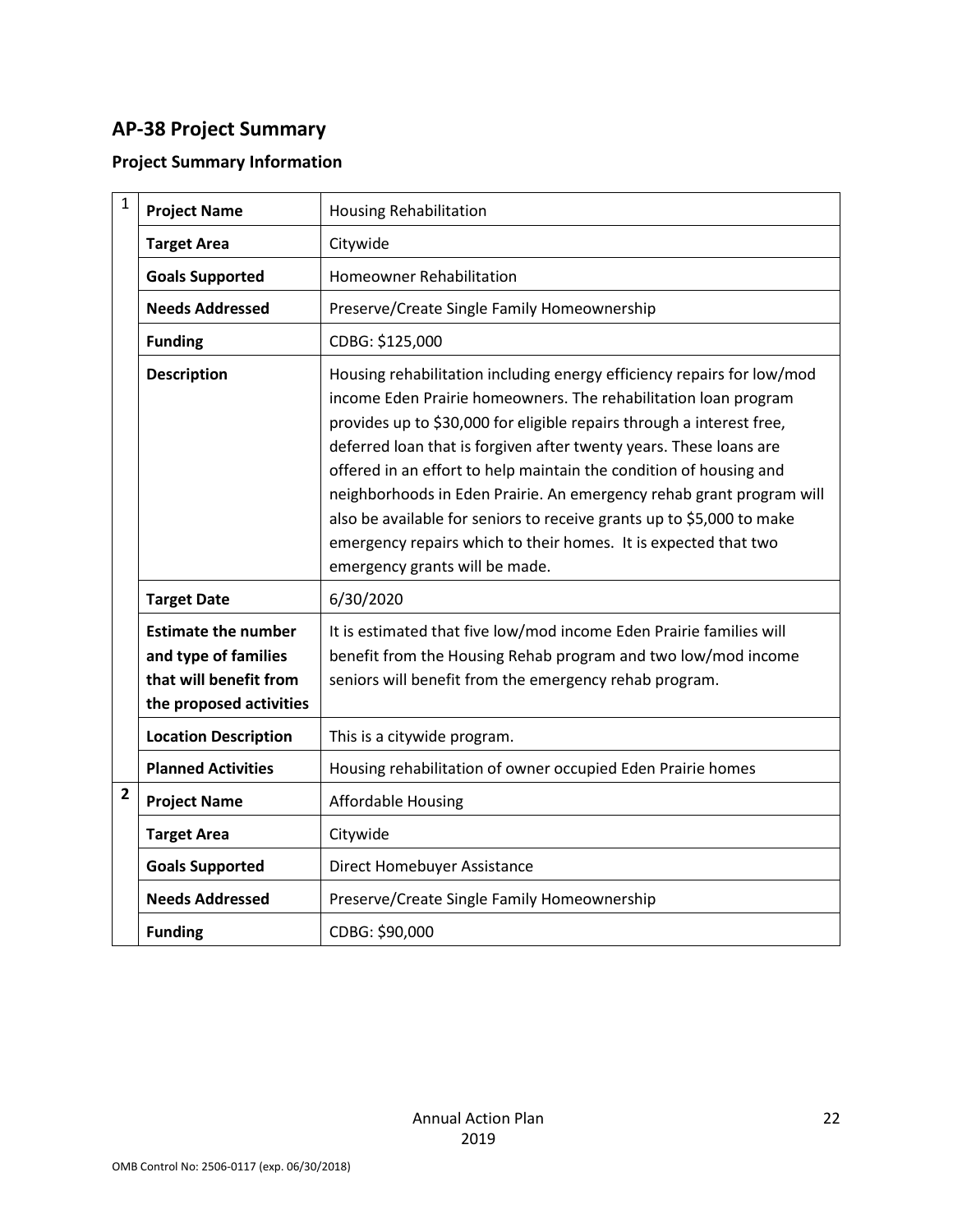|   | <b>Description</b>                                                                                      | Funding for down payment assistance for low/mod income first time<br>home buyers. The Eden Prairie First Time Homebuyer Program offers a<br>zero interest, deferred loan with the city of Eden Prairie holding a<br>second mortgage on the property. The deferred loan helps first time<br>homebuyers offset the cost of purchasing a home by providing<br>assistance with down payment, closing costs, and mortgage principle<br>reduction. Repayment of the loan is required when the home is sold or<br>no longer homesteaded within the first 30 years. After 30 years, the<br>loan becomes due and payable. CDBG funds are used for acquisition of<br>the affordable property by West Hennepin Affordable Housing Land<br>Trust (WHAHLT) and then sold to a low/mod income eligible buyer.<br>WHAHLT retains ownership of the property on which the home sits,<br>thereby assuring that it will remain an affordable property for a term of<br>99 years. |
|---|---------------------------------------------------------------------------------------------------------|---------------------------------------------------------------------------------------------------------------------------------------------------------------------------------------------------------------------------------------------------------------------------------------------------------------------------------------------------------------------------------------------------------------------------------------------------------------------------------------------------------------------------------------------------------------------------------------------------------------------------------------------------------------------------------------------------------------------------------------------------------------------------------------------------------------------------------------------------------------------------------------------------------------------------------------------------------------|
|   | <b>Target Date</b>                                                                                      | 6/30/2020                                                                                                                                                                                                                                                                                                                                                                                                                                                                                                                                                                                                                                                                                                                                                                                                                                                                                                                                                     |
|   | <b>Estimate the number</b><br>and type of families<br>that will benefit from<br>the proposed activities | Two moderate income families will benefit with first time homebuyer<br>assistance.<br>One moderate income family will benefit with the acquisition of<br>affordable housing.                                                                                                                                                                                                                                                                                                                                                                                                                                                                                                                                                                                                                                                                                                                                                                                  |
|   | <b>Location Description</b>                                                                             | This is a city wide program                                                                                                                                                                                                                                                                                                                                                                                                                                                                                                                                                                                                                                                                                                                                                                                                                                                                                                                                   |
|   | <b>Planned Activities</b>                                                                               | First time homebuyer down payment assistance for two low/mod<br>income households<br>WHAHLT - affordable housing acquisition to be sold to one low/mod<br>income household                                                                                                                                                                                                                                                                                                                                                                                                                                                                                                                                                                                                                                                                                                                                                                                    |
| 3 | <b>Project Name</b>                                                                                     | <b>Family Public Services</b>                                                                                                                                                                                                                                                                                                                                                                                                                                                                                                                                                                                                                                                                                                                                                                                                                                                                                                                                 |
|   | <b>Target Area</b>                                                                                      | Citywide                                                                                                                                                                                                                                                                                                                                                                                                                                                                                                                                                                                                                                                                                                                                                                                                                                                                                                                                                      |
|   | <b>Goals Supported</b>                                                                                  | <b>Emergency Services</b>                                                                                                                                                                                                                                                                                                                                                                                                                                                                                                                                                                                                                                                                                                                                                                                                                                                                                                                                     |
|   | <b>Needs Addressed</b>                                                                                  | <b>Education, Outreach and Services</b>                                                                                                                                                                                                                                                                                                                                                                                                                                                                                                                                                                                                                                                                                                                                                                                                                                                                                                                       |
|   | <b>Funding</b>                                                                                          | CDBG: \$43,000                                                                                                                                                                                                                                                                                                                                                                                                                                                                                                                                                                                                                                                                                                                                                                                                                                                                                                                                                |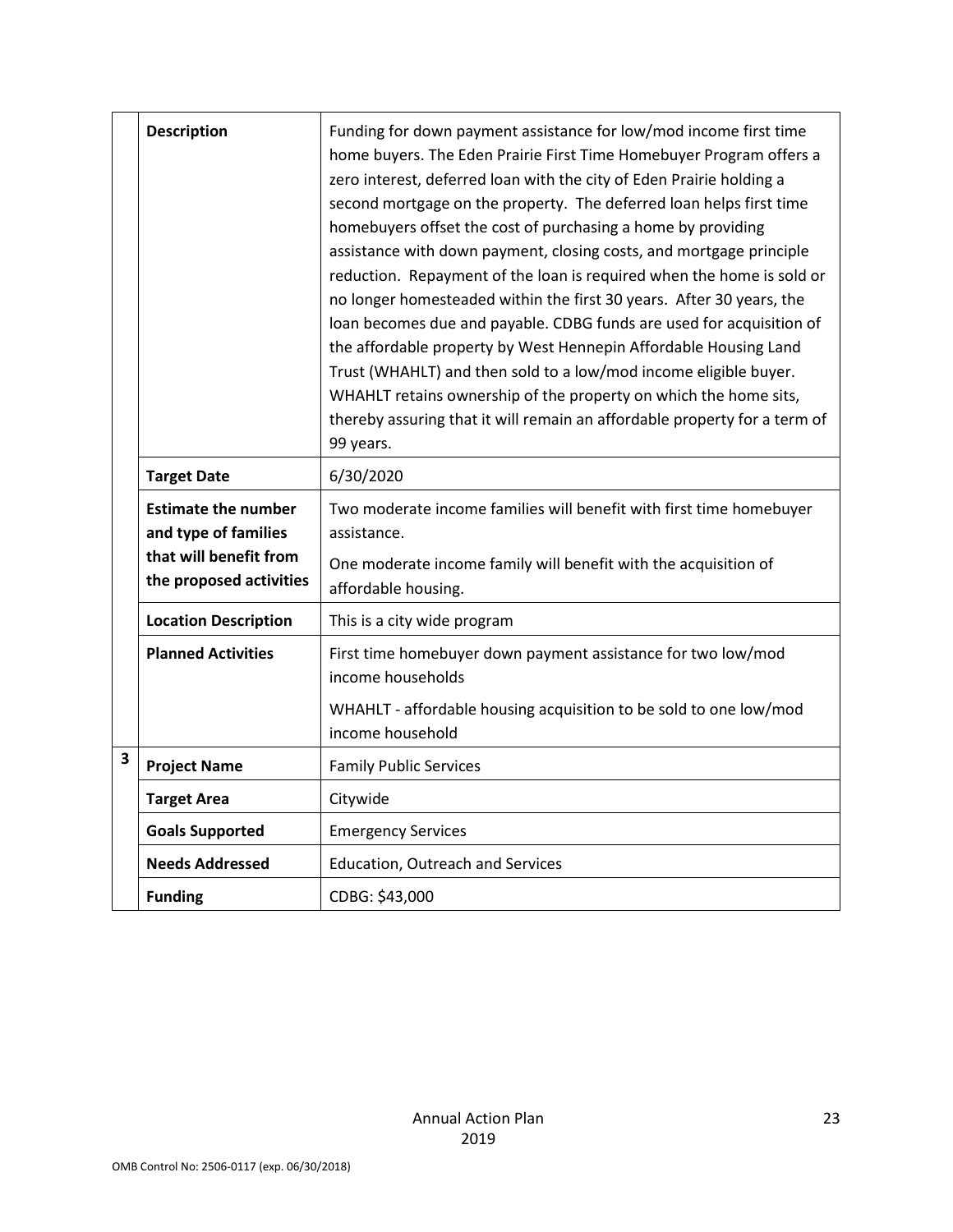|   | <b>Description</b>                             | The Homeless Prevention program provides one to three months of<br>emergency mortgage and rent payments for low/mod income Eden<br>Prairie families facing a housing crisis. The goal of the program is to<br>prevent homelessness and to stabilize families in their homes and<br>alleviate a financial crisis. The Car Repair program helps low/mod<br>income Eden Prairie residents maintain self sufficiency by assisting with<br>the costs of repairs to their vehicles. The car repair program will pay<br>75% of eligible safety repairs up to \$1000. This enables residents to<br>maintain their transportation and continue working. Provide short term<br>child care assistance for residents starting a new job or job training. |
|---|------------------------------------------------|----------------------------------------------------------------------------------------------------------------------------------------------------------------------------------------------------------------------------------------------------------------------------------------------------------------------------------------------------------------------------------------------------------------------------------------------------------------------------------------------------------------------------------------------------------------------------------------------------------------------------------------------------------------------------------------------------------------------------------------------|
|   | <b>Target Date</b>                             | 6/30/2020                                                                                                                                                                                                                                                                                                                                                                                                                                                                                                                                                                                                                                                                                                                                    |
|   | <b>Estimate the number</b>                     | Emergency Housing - 15 low/mod Eden Prairie families                                                                                                                                                                                                                                                                                                                                                                                                                                                                                                                                                                                                                                                                                         |
|   | and type of families<br>that will benefit from | Car Repair - 15 low/mod Eden Prairie residents                                                                                                                                                                                                                                                                                                                                                                                                                                                                                                                                                                                                                                                                                               |
|   | the proposed activities                        | Childcare - 3 low/mod income Eden Prairie youth                                                                                                                                                                                                                                                                                                                                                                                                                                                                                                                                                                                                                                                                                              |
|   | <b>Location Description</b>                    | These are citywide programs.                                                                                                                                                                                                                                                                                                                                                                                                                                                                                                                                                                                                                                                                                                                 |
|   | <b>Planned Activities</b>                      | Emergency rent/mortgage assistance, emergency car repair assistance<br>and short term child care assistance                                                                                                                                                                                                                                                                                                                                                                                                                                                                                                                                                                                                                                  |
| 4 | <b>Project Name</b>                            | <b>Senior Services</b>                                                                                                                                                                                                                                                                                                                                                                                                                                                                                                                                                                                                                                                                                                                       |
|   | <b>Target Area</b>                             | Citywide                                                                                                                                                                                                                                                                                                                                                                                                                                                                                                                                                                                                                                                                                                                                     |
|   | <b>Goals Supported</b>                         | <b>Senior Services</b>                                                                                                                                                                                                                                                                                                                                                                                                                                                                                                                                                                                                                                                                                                                       |
|   | <b>Needs Addressed</b>                         | Education, Outreach and Services                                                                                                                                                                                                                                                                                                                                                                                                                                                                                                                                                                                                                                                                                                             |
|   | <b>Funding</b>                                 | CDBG: \$12,000                                                                                                                                                                                                                                                                                                                                                                                                                                                                                                                                                                                                                                                                                                                               |
|   | <b>Description</b>                             | Senior Community Services helps maintain independence for elders and<br>avoid premature nursing home placement by providing homemaker,<br>maintenance and chore services through their HOME program.                                                                                                                                                                                                                                                                                                                                                                                                                                                                                                                                         |
|   | <b>Target Date</b>                             | 6/30/2020                                                                                                                                                                                                                                                                                                                                                                                                                                                                                                                                                                                                                                                                                                                                    |
|   | <b>Estimate the number</b>                     | 38 low/mod income seniors will receive chore service benefits                                                                                                                                                                                                                                                                                                                                                                                                                                                                                                                                                                                                                                                                                |
|   | and type of families<br>that will benefit from |                                                                                                                                                                                                                                                                                                                                                                                                                                                                                                                                                                                                                                                                                                                                              |
|   | the proposed activities                        |                                                                                                                                                                                                                                                                                                                                                                                                                                                                                                                                                                                                                                                                                                                                              |
|   | <b>Location Description</b>                    | This is a citywide program.                                                                                                                                                                                                                                                                                                                                                                                                                                                                                                                                                                                                                                                                                                                  |
|   | <b>Planned Activities</b>                      | Provide maintenance and chore assistance to seniors                                                                                                                                                                                                                                                                                                                                                                                                                                                                                                                                                                                                                                                                                          |
| 5 | <b>Project Name</b>                            | <b>Fair Housing</b>                                                                                                                                                                                                                                                                                                                                                                                                                                                                                                                                                                                                                                                                                                                          |
|   | <b>Target Area</b>                             | Citywide                                                                                                                                                                                                                                                                                                                                                                                                                                                                                                                                                                                                                                                                                                                                     |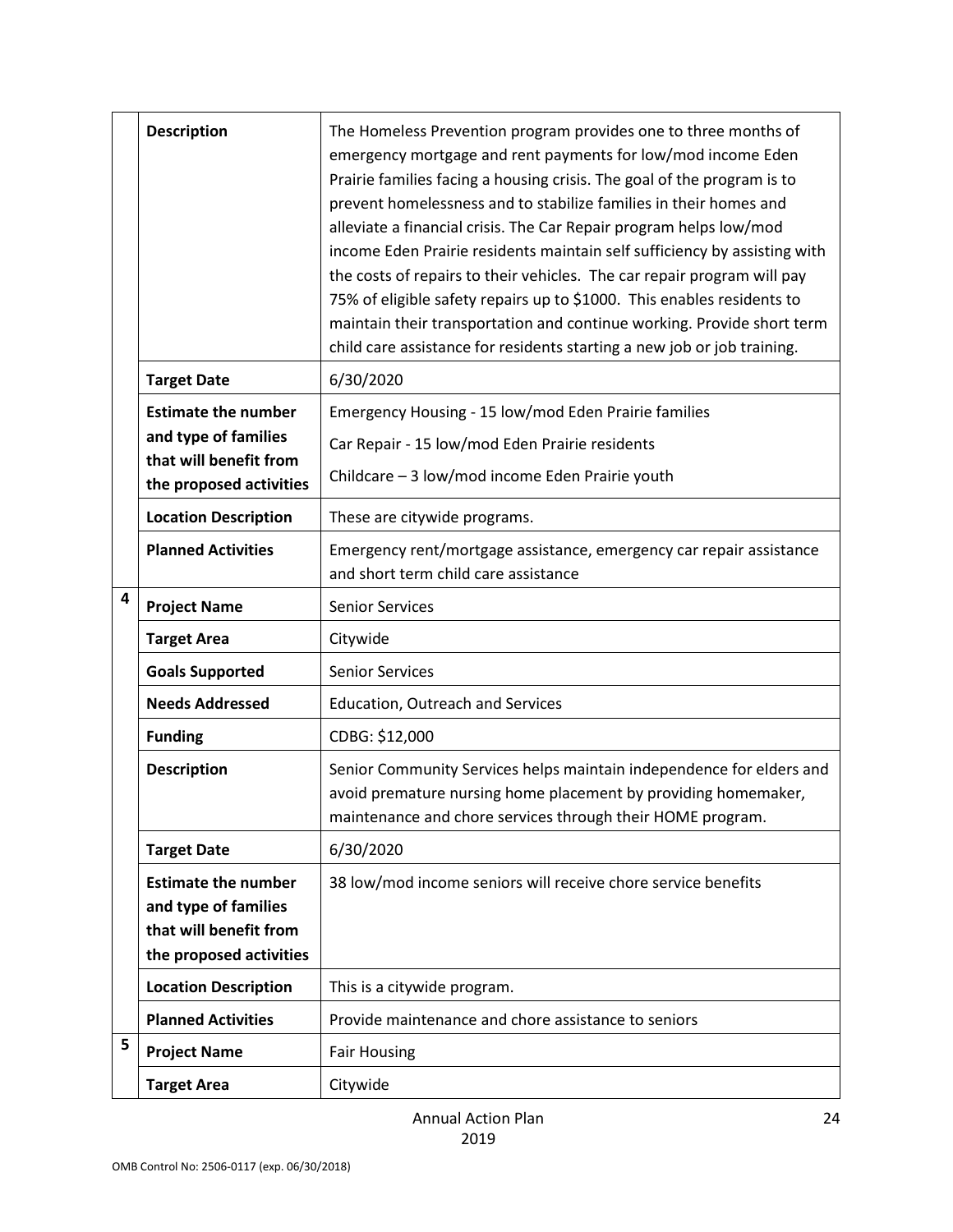|                 | <b>Goals Supported</b>                                                                                  | <b>Fair Housing</b>                                                                                                                                                                                                                                                                                                                                                                                                                                                                                                                                                                                                                                                                                                                                                                                                                                                                    |
|-----------------|---------------------------------------------------------------------------------------------------------|----------------------------------------------------------------------------------------------------------------------------------------------------------------------------------------------------------------------------------------------------------------------------------------------------------------------------------------------------------------------------------------------------------------------------------------------------------------------------------------------------------------------------------------------------------------------------------------------------------------------------------------------------------------------------------------------------------------------------------------------------------------------------------------------------------------------------------------------------------------------------------------|
|                 | <b>Needs Addressed</b>                                                                                  | <b>Fair Housing</b>                                                                                                                                                                                                                                                                                                                                                                                                                                                                                                                                                                                                                                                                                                                                                                                                                                                                    |
|                 | <b>Funding</b>                                                                                          | CDBG: \$2,000                                                                                                                                                                                                                                                                                                                                                                                                                                                                                                                                                                                                                                                                                                                                                                                                                                                                          |
|                 | <b>Description</b>                                                                                      | The City is an active member of the Fair Housing Implementation<br>Council (FHIC), a coalition comprised of the counties of Anoka, Dakota,<br>Hennepin, Ramsey and Washington; the Metro HRA (Metropolitan<br>Council); the Community Development Agencies of Scott and Carver<br>counties; and the cities of Bloomington, Eden Prairie, Minneapolis,<br>Minnetonka, Plymouth, Coon Rapids, Saint Paul and Woodbury. A<br>second coalition, the Fair Housing Advisory Committee (FHAC), was<br>formed to incorporate feedback from the community and a HUD<br>technical services provider to inform and improve the regional Analysis<br>of Impediments. The scope of work includes both informing those most<br>likely to experience discrimination of their fair housing rights, and also<br>connecting them with government decision-makers to address barriers<br>to fair housing. |
|                 | <b>Target Date</b>                                                                                      | 6/30/2020                                                                                                                                                                                                                                                                                                                                                                                                                                                                                                                                                                                                                                                                                                                                                                                                                                                                              |
|                 | <b>Estimate the number</b><br>and type of families<br>that will benefit from<br>the proposed activities | Low/mod income Eden Prairie residents will benefit from the Fair<br>Housing Implementation Council's (FHIC) work to identify and eliminate<br>barriers to Fair Housing. The FHIC's work includes outreach, education<br>and enforcement activities. This work is not measured in number of<br>people served, but is designed to help as many people as possible<br>experience a better quality of life.                                                                                                                                                                                                                                                                                                                                                                                                                                                                                |
|                 | <b>Location Description</b>                                                                             | This is a citywide program.                                                                                                                                                                                                                                                                                                                                                                                                                                                                                                                                                                                                                                                                                                                                                                                                                                                            |
|                 | <b>Planned Activities</b>                                                                               | The city of Eden Prairie will participate in and help to fund fair housing<br>activities through the Fair Housing Implementation Council, which<br>provides support for fair housing activities. Activities include education<br>for property managers, staff training community outreach and referral<br>to Legal Aid. Funds are provided to Hennepin County for<br>implementation of the fair housing activity.                                                                                                                                                                                                                                                                                                                                                                                                                                                                      |
| $6\phantom{1}6$ | <b>Project Name</b>                                                                                     | Program Administration                                                                                                                                                                                                                                                                                                                                                                                                                                                                                                                                                                                                                                                                                                                                                                                                                                                                 |
|                 | <b>Target Area</b>                                                                                      | Citywide                                                                                                                                                                                                                                                                                                                                                                                                                                                                                                                                                                                                                                                                                                                                                                                                                                                                               |
|                 | <b>Goals Supported</b>                                                                                  | Administration                                                                                                                                                                                                                                                                                                                                                                                                                                                                                                                                                                                                                                                                                                                                                                                                                                                                         |
|                 | <b>Needs Addressed</b>                                                                                  | Administration                                                                                                                                                                                                                                                                                                                                                                                                                                                                                                                                                                                                                                                                                                                                                                                                                                                                         |
|                 | <b>Funding</b>                                                                                          | CDBG: \$48,000                                                                                                                                                                                                                                                                                                                                                                                                                                                                                                                                                                                                                                                                                                                                                                                                                                                                         |
|                 | <b>Description</b>                                                                                      | Implement and coordinate the CDBG program.                                                                                                                                                                                                                                                                                                                                                                                                                                                                                                                                                                                                                                                                                                                                                                                                                                             |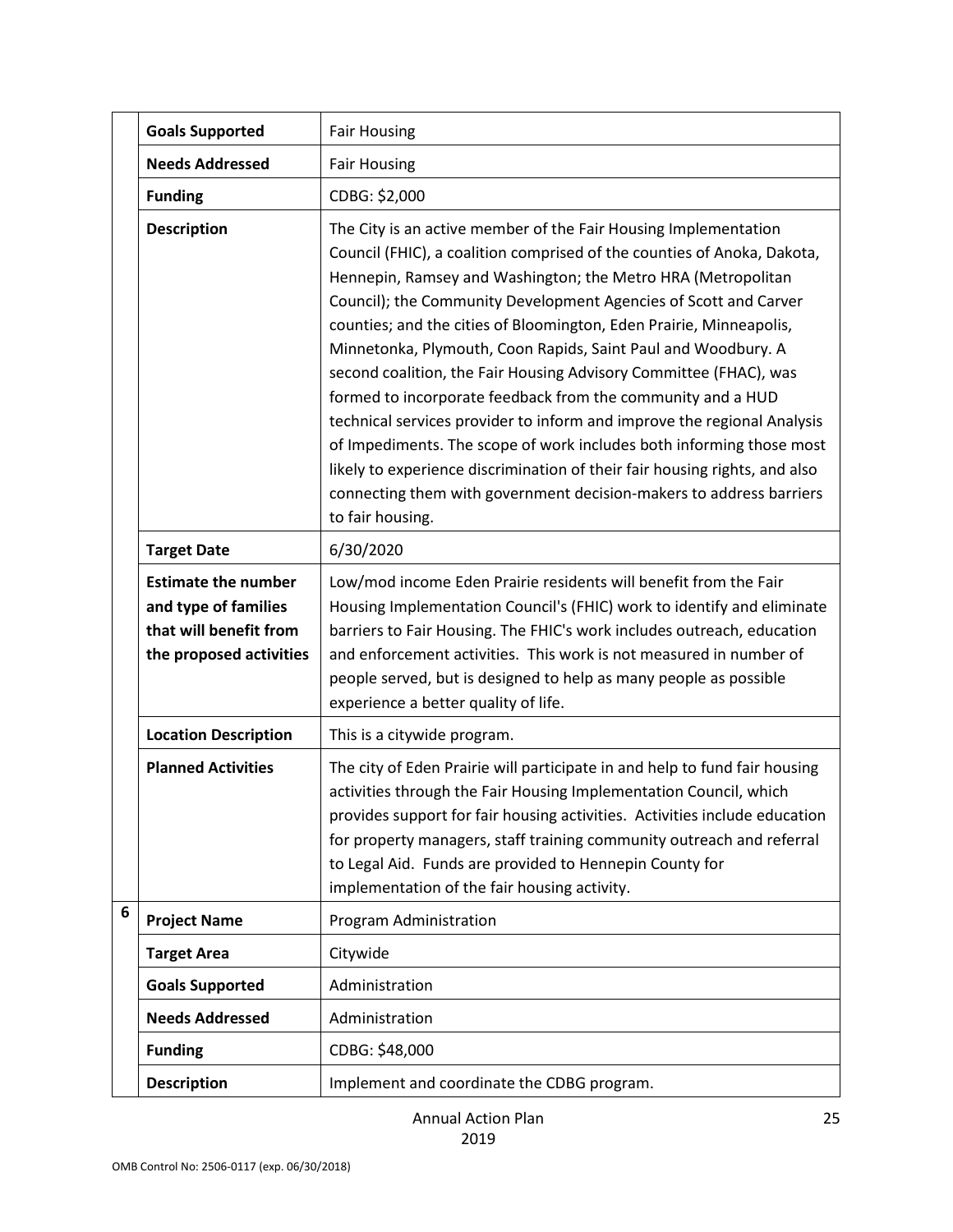|                | <b>Target Date</b>                                                                                      | 6/30/2020                                                                                                                                                                                  |
|----------------|---------------------------------------------------------------------------------------------------------|--------------------------------------------------------------------------------------------------------------------------------------------------------------------------------------------|
|                | <b>Estimate the number</b><br>and type of families<br>that will benefit from<br>the proposed activities |                                                                                                                                                                                            |
|                | <b>Location Description</b>                                                                             |                                                                                                                                                                                            |
|                | <b>Planned Activities</b>                                                                               | Implement and coordinate the CDBG program.                                                                                                                                                 |
| $\overline{7}$ | <b>Project Name</b>                                                                                     | <b>Rehab Grants</b>                                                                                                                                                                        |
|                | <b>Target Area</b>                                                                                      | Citywide                                                                                                                                                                                   |
|                | <b>Goals Supported</b>                                                                                  | <b>Rehab Grants</b>                                                                                                                                                                        |
|                | <b>Needs Addressed</b>                                                                                  | <b>Rehab Grants</b>                                                                                                                                                                        |
|                | <b>Funding</b>                                                                                          |                                                                                                                                                                                            |
|                | <b>Description</b>                                                                                      | Provide grants to non profits for rehabilitation of facilities                                                                                                                             |
|                | <b>Target Date</b>                                                                                      |                                                                                                                                                                                            |
|                | <b>Estimate the number</b><br>and type of families<br>that will benefit from<br>the proposed activities | If excess program income funds are available in 2019, the city will<br>provide a rehabilitation grant to one non profit organization that serves<br>low/mod income Eden Prairie residents. |
|                | <b>Location Description</b>                                                                             | Citywide                                                                                                                                                                                   |
|                | <b>Planned Activities</b>                                                                               | Provide grants to non profits for rehabilitation of facilities                                                                                                                             |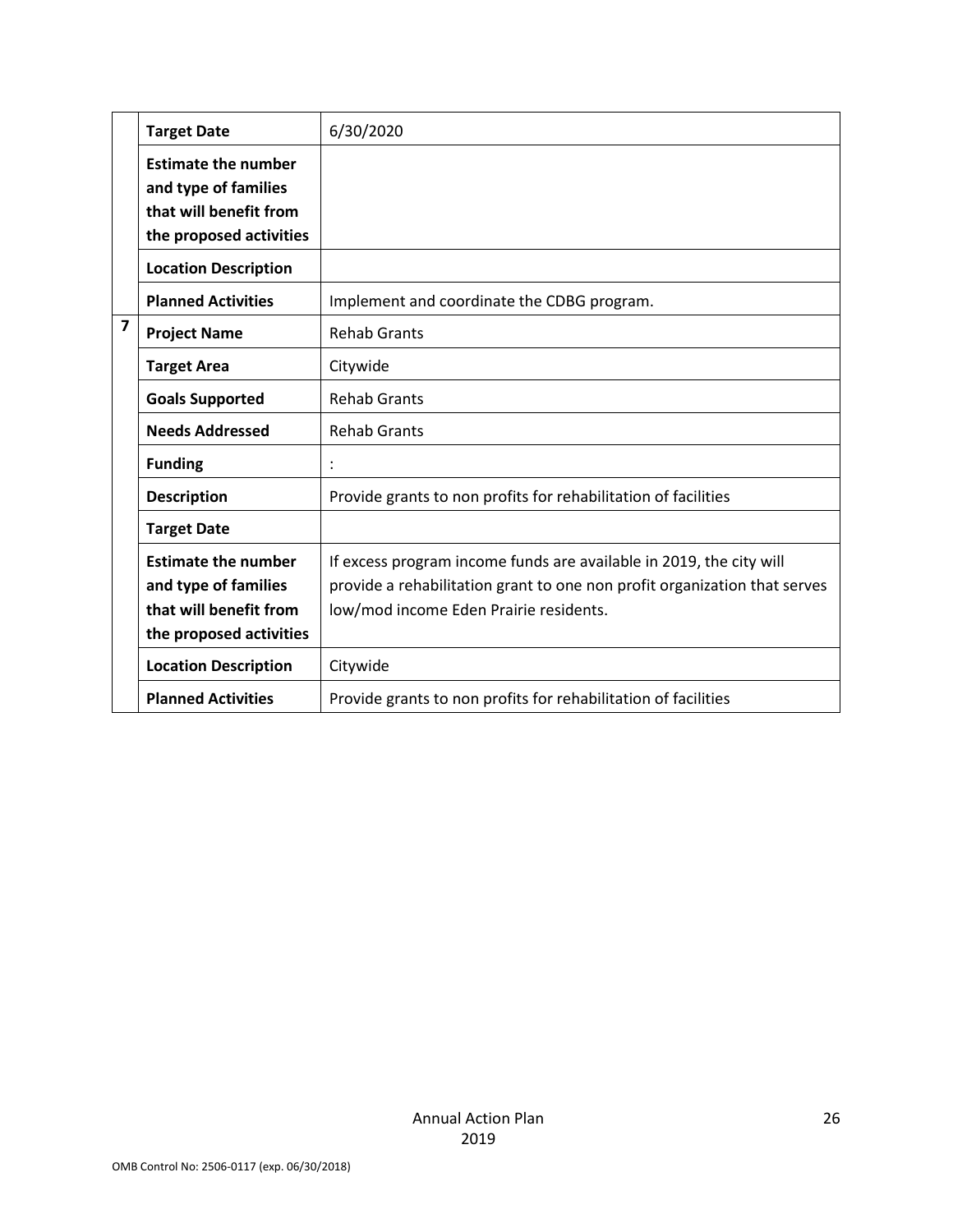## **AP-50 Geographic Distribution - 91.420, 91.220(f)**

## **Description of the geographic areas of the entitlement (including areas of low-income and minority concentration) where assistance will be directed**

All programs will be provided on a city-wide basis and will be directed to low/mod income Eden Prairie residents.

#### **Geographic Distribution**

|                 | Target Area   Percentage of Funds |
|-----------------|-----------------------------------|
| <b>Citywide</b> | 100                               |

**Table 8 - Geographic Distribution** 

#### **Rationale for the priorities for allocating investments geographically**

Because there are no concentrations of poverty or other significant factors, all programs are available city-wide.

#### **Discussion**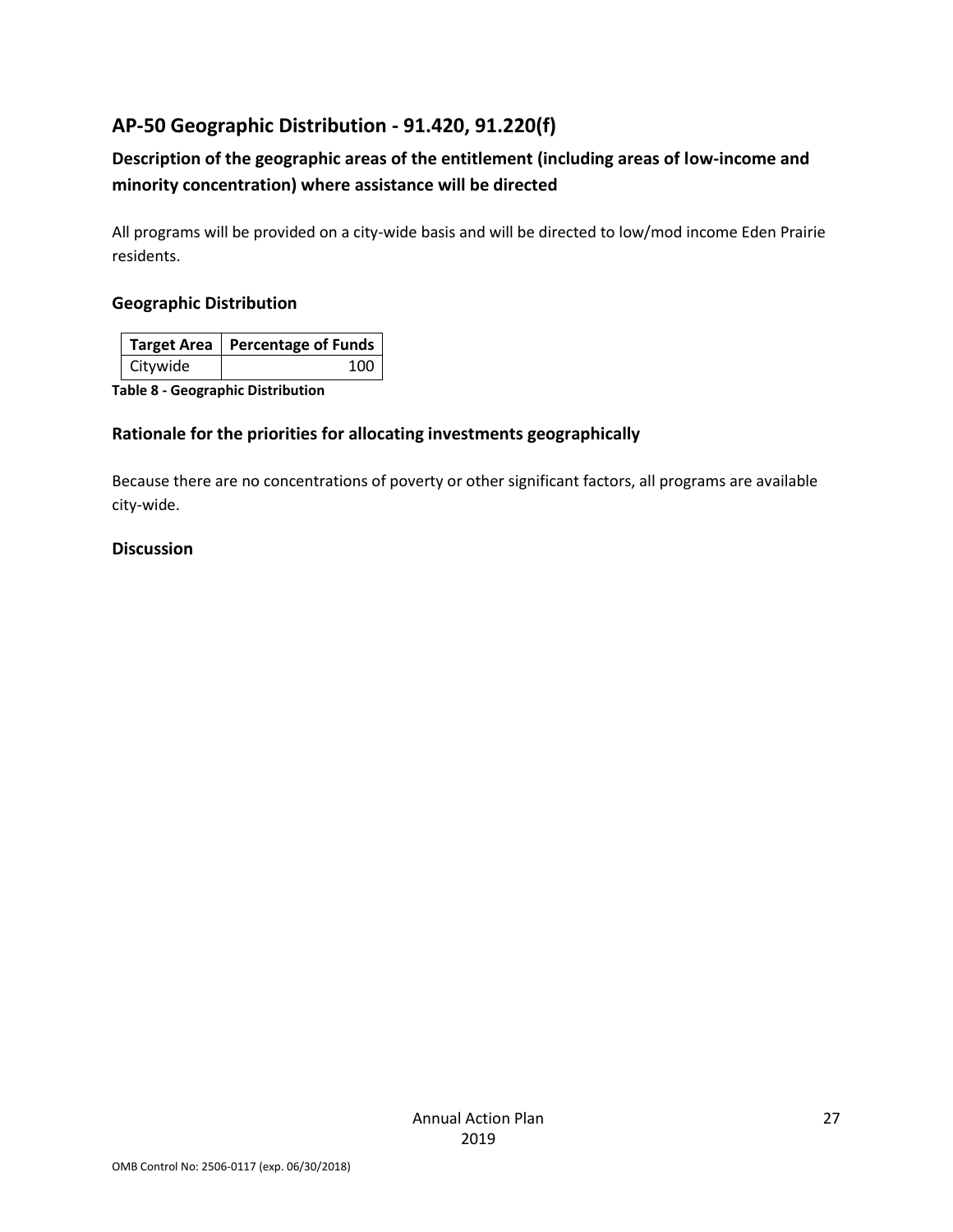## **AP-75 Barriers to affordable housing -91.420, 91.220(j) Introduction**

The city of Eden Prairie strives to assist residents with affordable housing. They do this through CDBG funded programs including Housing Rehabilitation, First Time Homebuyer and WHAHLT. Public service providers also assist residents with affordable housing through homeless prevention, car repair and maintenance chore services for seniors.

**Actions it planned to remove or ameliorate the negative effects of public policies that serve as barriers to affordable housing such as land use controls, tax policies affecting land, zoning ordinances, building codes, fees and charges, growth limitations, and policies affecting the return on residential investment**

Eden Prairie uses many strategies to remove barriers to affordable housing. By using the land trust model, these properties remain affordable for 99 years. The City uses Tax Increment Financing (TIF) and other tools to help incent developers to build multi-family developments in Eden Prairie. City policy requires developers who receive public financing to set aside 20% of the units as affordable at the 50% Area Median Income (AMI). The City works with developers to incorporate affordable housing in all new proposed developments. The city is currently studying the development of an inclusionary housing policy that will bring more affordable housing units to Eden Prairie.

The City uses CDBG funds in the single family home rehabilitation program to help homeowners keep their properties viable and structurally sound. Without the home rehabilitation program, some of our residents, particularly senior citizens, could not afford to make the repairs which are necessary to stay in their homes.

The City of Eden Prairie allocates general funds for social services programs. These programs support people who are currently homeless, facing homelessness or have other special needs.

#### **Discussion**

Eden Prairie will continue to support existing programs that remove barriers to affordable housing as well as participate in regional opportunities to address affordable housing issues. The city will continue its policy of making housing affordable citywide.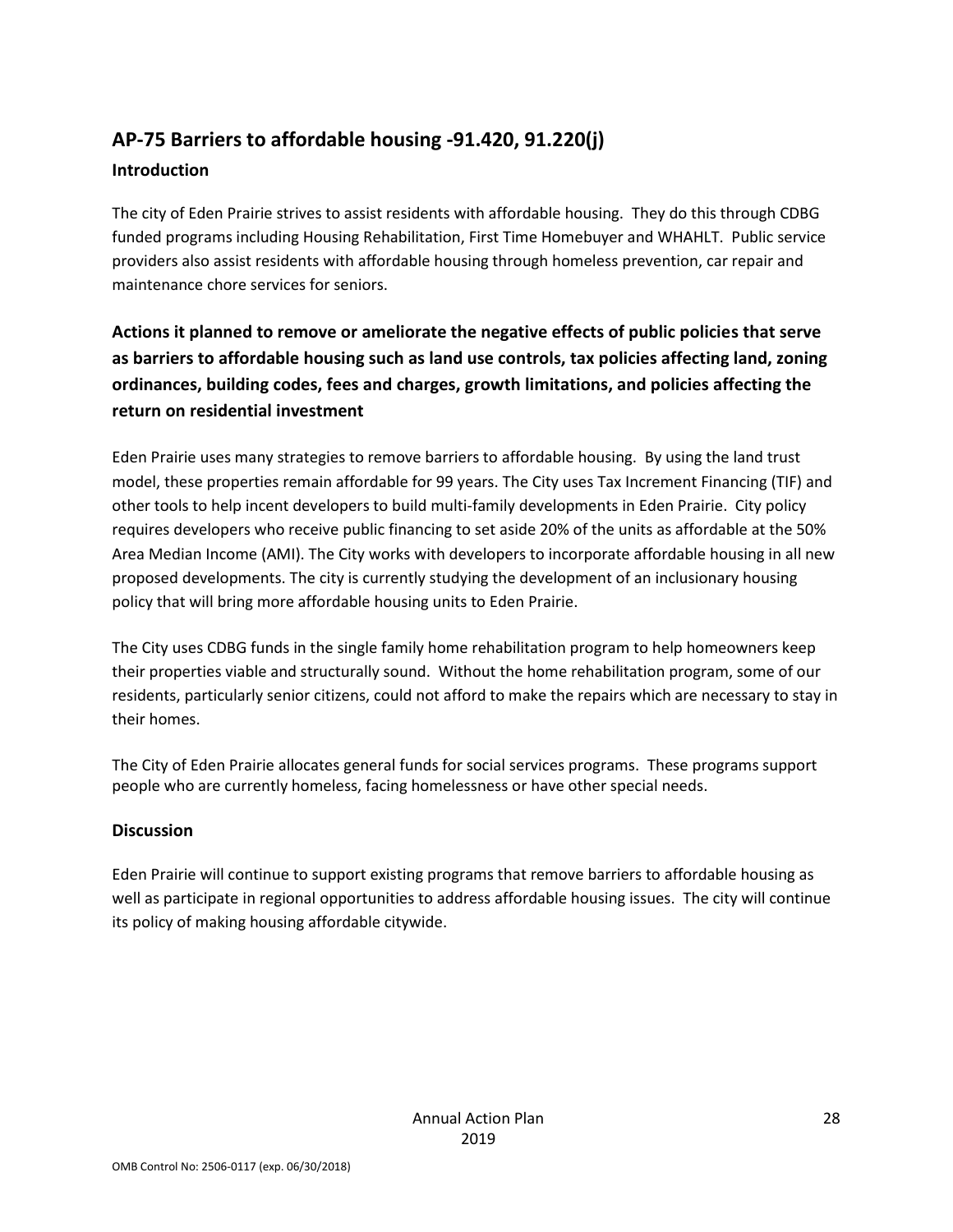## **AP-85 Other Actions - 91.420, 91.220(k)**

#### **Introduction**

In an effort to further the city's efforts in assisting low and moderate income households, the following are additional actions in which the city provides or participates in.

#### **Actions planned to address obstacles to meeting underserved needs**

As described in the Public Housing section, the City of Eden Prairie does not have oversight of and is not involved in the operation of public housing units, and therefore does not have a plan to address public housing improvements and resident initiatives.

The proposed actions the City of Eden Prairie will take to reduce the number of persons below the poverty line are seen in the public services programs we fund, both with our general funds and CDBG funds, which promote self-sufficiency. Funded social services programs such as the vehicle repair program, the emergency housing assistance program, Meals on Wheels, and others listed several times throughout this Action Plan have the common theme of helping people become or remain self sufficient. Helping people become or remain self-sufficient will reduce the likelihood that they will fall below the poverty line.

#### **Actions planned to foster and maintain affordable housing**

Eden Prairie uses multiple approaches to foster and maintain affordable housing, for both ownership and rental properties. The City invests CDBG funds in a community land trust called Homes Within Reach. The land trust model provides homeownership opportunities to people of low to moderate incomes. The City uses pooled TIF housing funds and CDBG funds for a first-time homebuyer program. This program is structured to allow an interest-free loan with deferred repayment of up to \$15,000. To acquire and maintain affordable rental units, the City offers TIF to developers that can demonstrate need for their projects, which requires that 20% of units be set aside as affordable for as long as 25 years. The City practices an inclusionary housing model, which requires developers to set aside 10% of the units to be built as affordable, even if no City financing is involved, and is close to adopting a formal policy on inclusionary housing. The City provides conduit financing to owners of multifamily developments who wish to refinance a housing bond. The conduit financing allows the City to require the property owner to accept a specific number of Section 8 Vouchers, or to set aside a certain number of units as affordable. Finally, the City also participates by issuing housing revenue bonds to be paired with 4% low income housing tax credits.

The City uses CDBG to fund the single-family home rehabilitation program to help homeowners keep their properties viable and structurally sound. This program allows our residents, particularly senior citizens, who could not otherwise afford to do so, make the repairs, which are necessary to remain in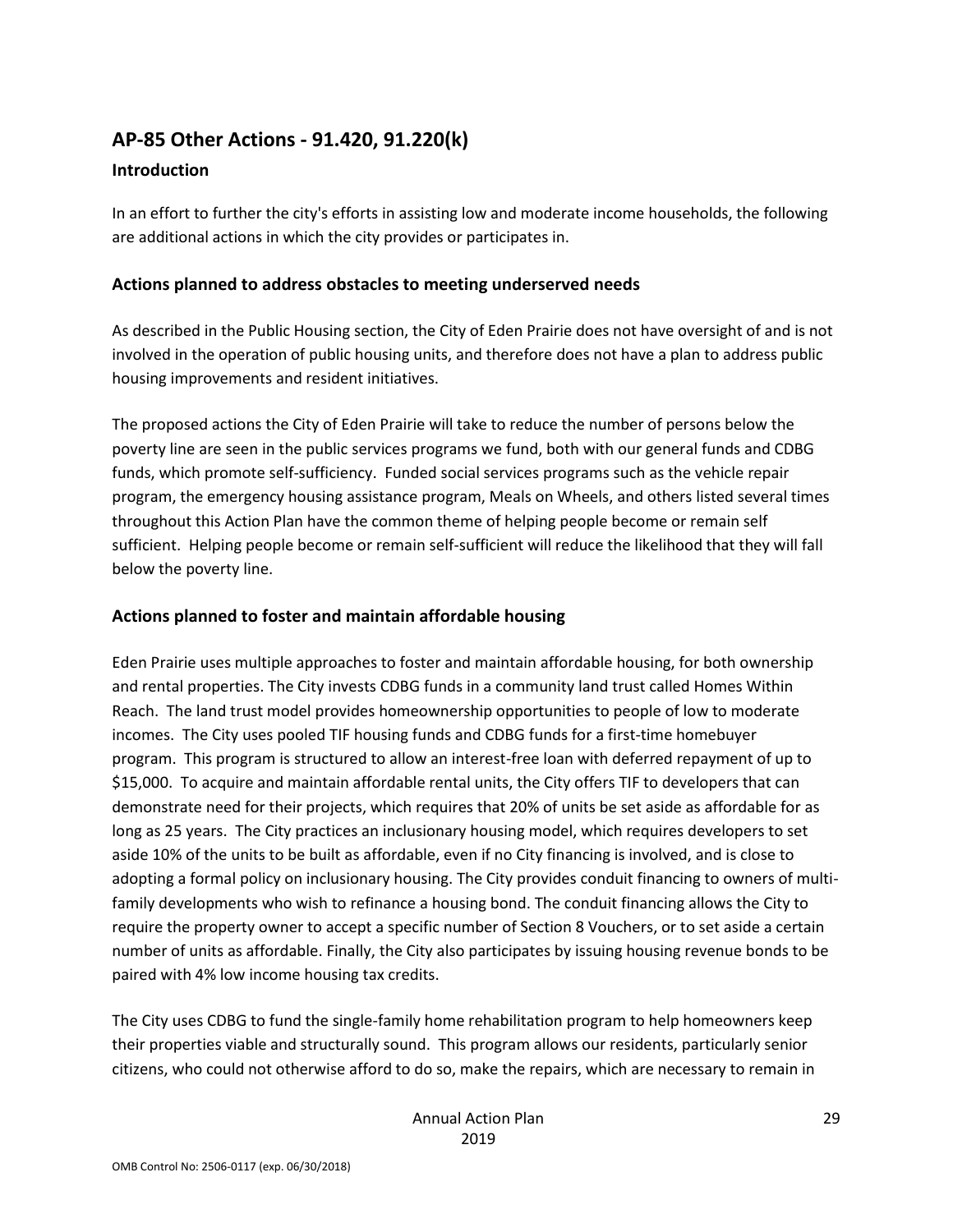their homes.

#### **Actions planned to reduce lead-based paint hazards**

Participants in the City's Housing Rehabilitation Program who reside in a house built prior to 1978 are required to have their home tested for lead-based paint prior to receiving a loan. The lead-based paint testing is completed by Hennepin County. If lead hazards are found, they must be corrected and the home must pass a clearance test before the project is considered complete. If the clearance test does not pass, the corrections and re-testing must continue until the home does pass. This process is completed following HUD regulations and guidelines.

#### **Actions planned to reduce the number of poverty-level families**

The following are actions the City of Eden Prairie is taking to reduce the number of poverty level families

- Collaborating with and funding social service agencies in the community that assist families toward self-sufficiency.
- Partnering with nonprofits to offer financial management and budgeting classes for the immigrant community, particularly who have accessed financial support in the past.
- Job coaching program to assist poverty level adults in finding jobs, particularly those who have barriers with technology.
- Providing assistance to help poverty level families find affordable housing.
- Participate in the Open to Business program to help families start their own small businesses.
- Raising the visibility of support services in the community so that families in need can find the help they need to move out of poverty.
- Educating the broader population about the needs of poverty level families in the community and holding collaborating events to work together to meet these needs and assist families in becoming self-sufficient

#### **Actions planned to develop institutional structure**

The city of Eden Prairie is already working with many of the public service agencies that serve the community. These agencies receive general fund grants from the city as well as CDBG grants. The two organizations work together as part of a larger, broad-based effort. Since these relationships are working well, there are no planned changes.

### **Actions planned to enhance coordination between public and private housing and social service agencies**

The City of Eden Prairie coordinates a property managers group that meets quarterly to discuss challenges, opportunities and resources available to rental properties. Social services agencies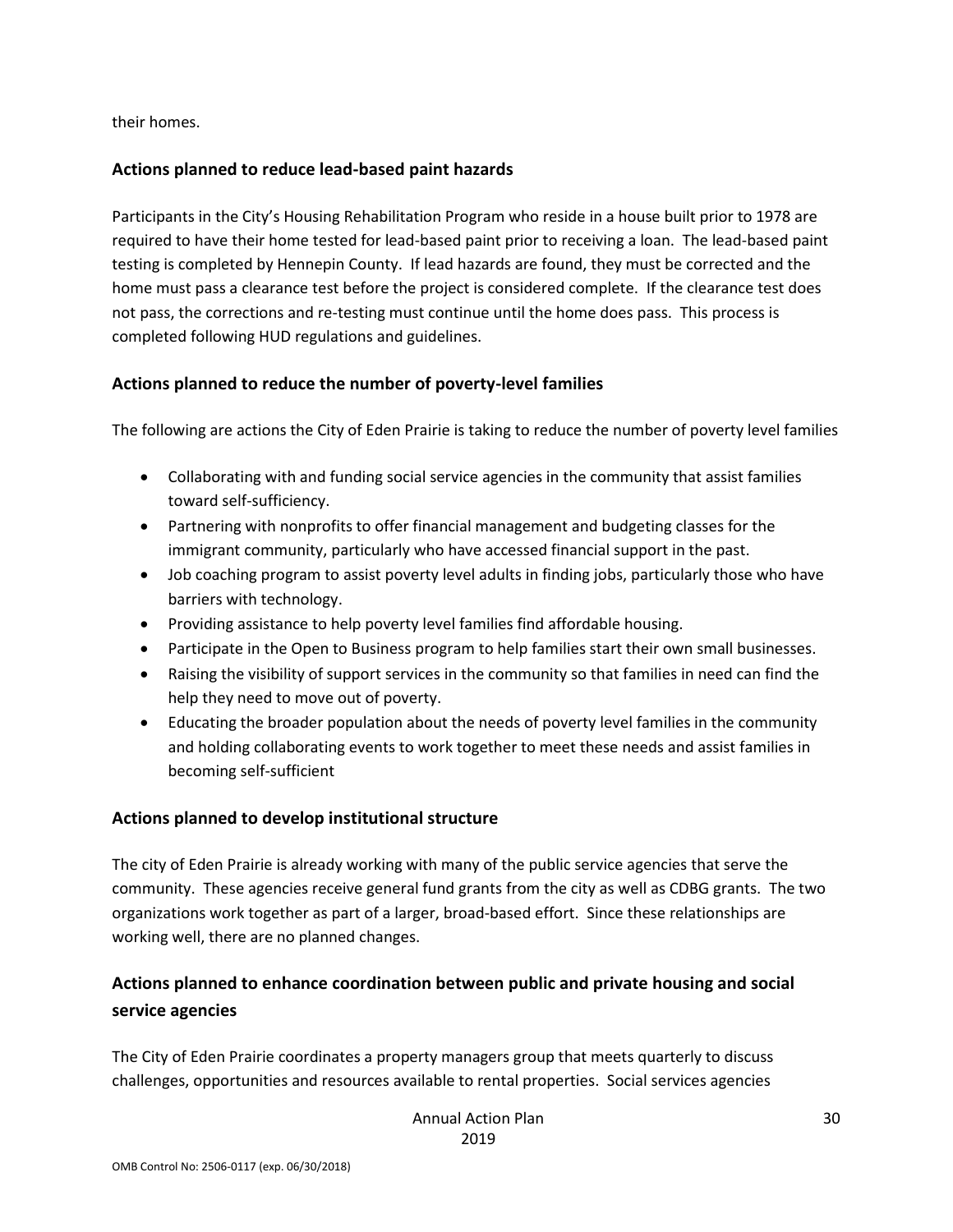participate in these quarterly meetings. The city's rental inspection program makes referrals as needed to city housing staff and social services agencies to provide resources to prevent displacement of individuals and families due to deteriorating conditions. The City of Eden Prairie provides grant funding to Senior Community Services for chore services needed by elderly residents which allows the residents to remain safe in their homes. The city sponsors workshops by tenant advocacy agency HomeLine to help landlords and tenants both understand the respective responsibilities and to prevent displacement.

#### **Discussion**